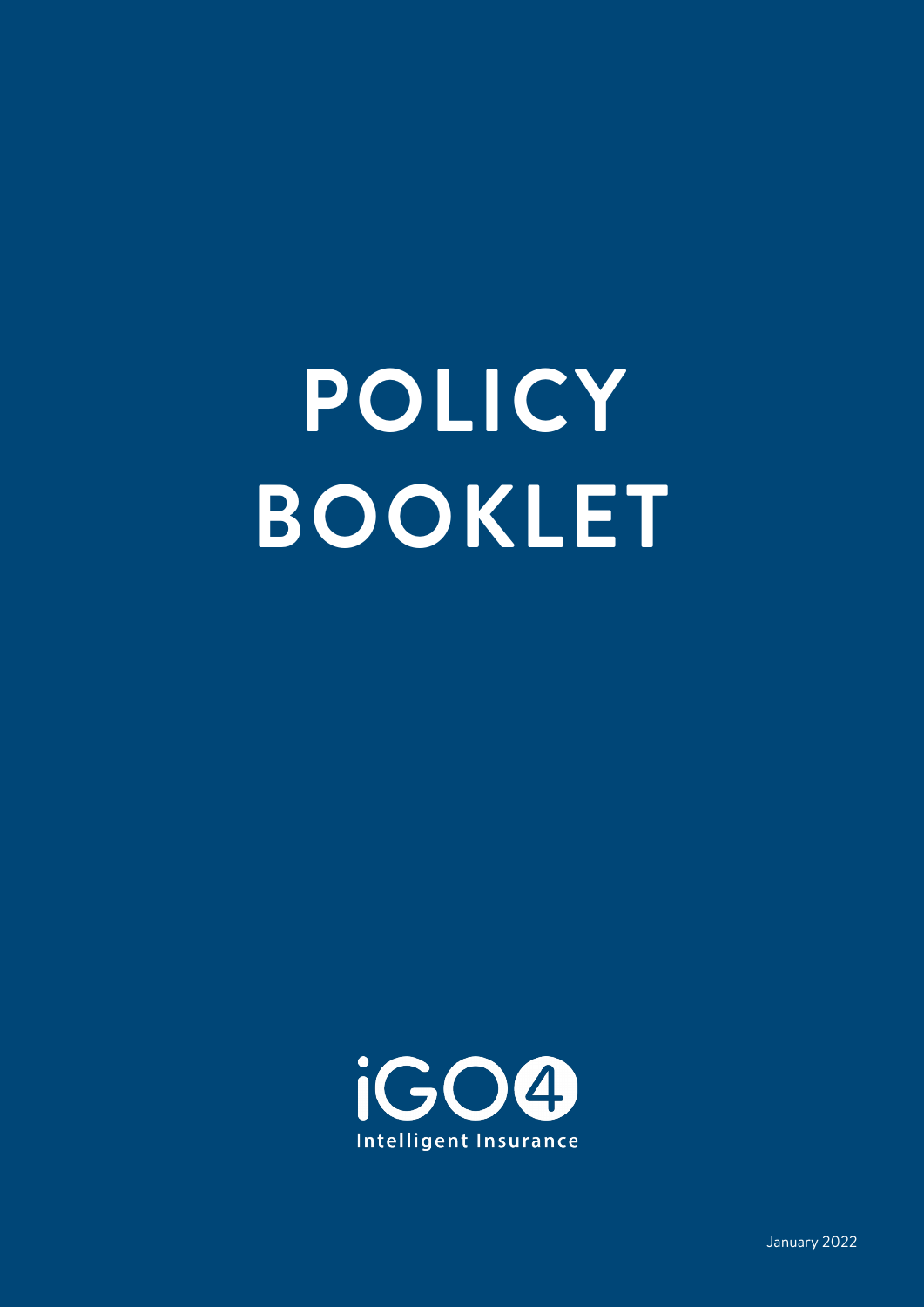

# **YOUR INTELLIGENT CAR INSURANCE POLICY**

Welcome to **Your iGO4** Intelligent Car Insurance policy booklet.

Keep this booklet somewhere safe because it contains important information about what **You** are insured for, useful phone numbers and how to make a claim. **You** will also find full details about what to do in the event of an accident or windscreen damage – just follow the simple steps and **We** will take care of everything else.

This policy is a **Contract** of Insurance between the **Insurer** and **You**.

This **Contract** is based on the answers or any other information **You** provided when taking out **Cover** that is confirmed in the **Statement of Facts**. It is an offence under the Road Traffic Act to make a false statement or withhold information for the purposes of obtaining Motor Insurance. You are required by the Consumer Insurance (Disclosure and Representations) Act 2012 to take reasonable care to answer all questions asked honestly, accurately and to the best of **Your** knowledge and be sure that any other information given either verbally or in writing by **You**, or on **Your** behalf, at the time **You** applied for insurance is also complete. Failure to supply accurate and complete answers may mean **Your** policy is invalid and that it does not operate in the event of a claim.

The **Contract** will be in force for any **Period of Insurance** for which **You** have paid or agreed to pay and **We** have accepted or agreed to accept the premium. Any changes made during the **Period Of Insurance** will be treated as a continuation of the **Contract** of insurance.

In return the **Insurer** will insure **You** against those losses and liabilities detailed in the policy documents during the period referred to in the **Schedule** to the policy. Amendments to the policy during the **Period of Insurance** shall only be effective from the date agreed by the **Insurer** and stated in the revised documentation.

A person or company who was not a party to this **Contract** has no right under the Contracts (Rights of Third Parties) Act 1999 to enforce any term of this policy but this does not affect the right or remedy of a **Third Party** which exists or is available apart from that Act.

## **AUTHORISED SIGNATORY ON BEHALF OF YOUR INSURER**

Matt Munro Chief Executive iGO4 Limited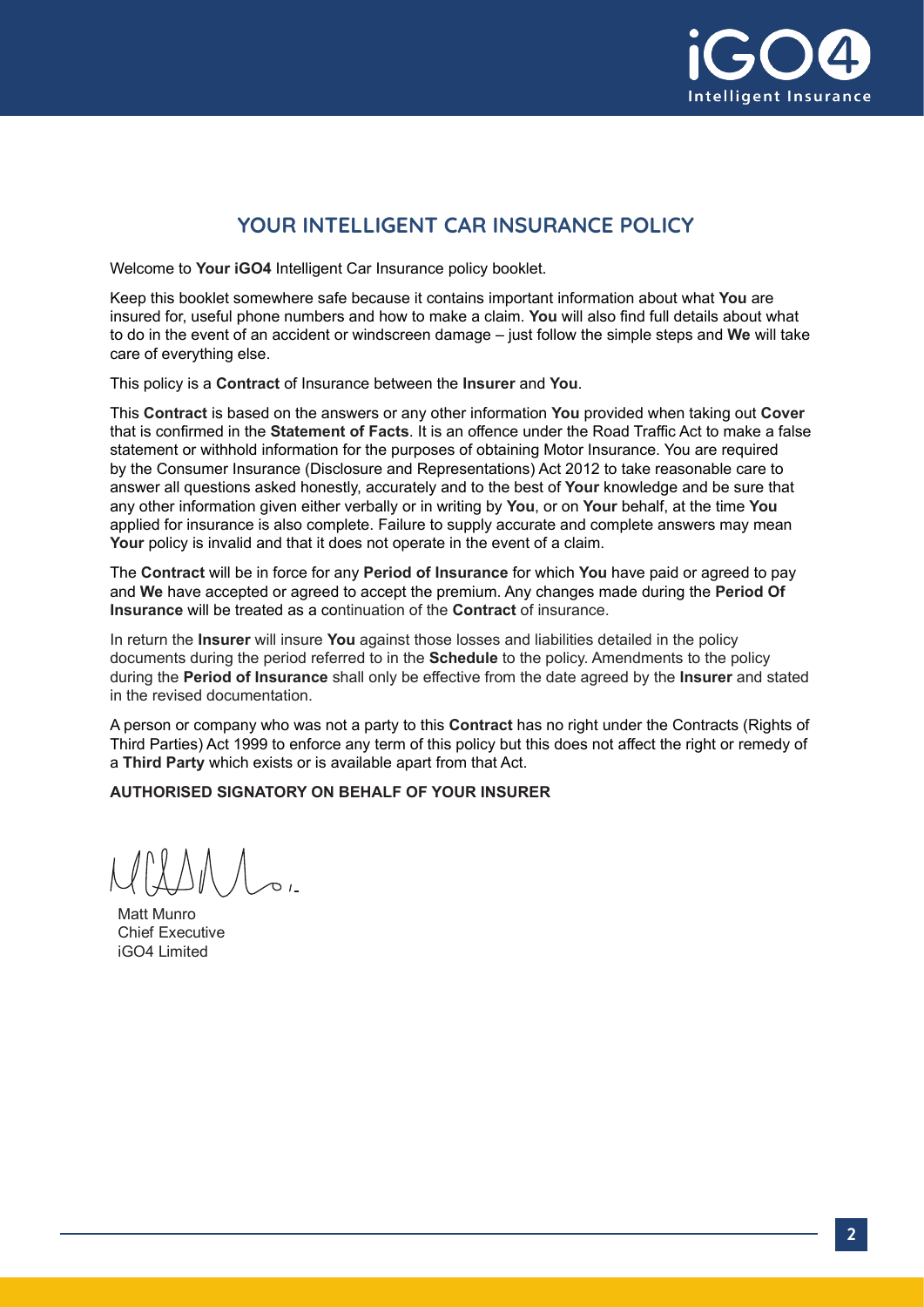

# **CONTENTS**

| <b>Need to make a Claim?</b>                                | Page 4  |
|-------------------------------------------------------------|---------|
| <b>Useful Information</b>                                   | Page 4  |
| <b>Definitions</b>                                          | Page 5  |
| How to identify Your cover                                  | Page 6  |
| Information and changes We need to know about               | Page 7  |
| Renewal                                                     | Page 8  |
| <b>PART 1</b> Legal Liability to Third Parties              | Page 8  |
| <b>PART 2</b> Your Car - Fire and Theft                     | Page 10 |
| <b>PART 3</b> Your Car - Accidental Damage                  | Page 11 |
| <b>PART 4</b> What do we pay?                               | Page 13 |
| <b>PART 5</b> Repair or Replacement of Glass                | Page 13 |
| <b>PART 6</b> Personal Belongings                           | Page 14 |
| <b>PART 7 Personal Accident</b>                             | Page 15 |
| <b>PART 8 Medical Expenses</b>                              | Page 15 |
| <b>PART 9 Territorial Limits</b>                            | Page 15 |
| <b>PART 10 Making a Claim</b>                               | Page 16 |
| <b>PART 11 No Claim Discount</b>                            | Page 17 |
| <b>PART 12</b> Child Car Seat Claim Basis                   | Page 17 |
| <b>PART 13</b> Loss & Theft of Keys                         | Page 17 |
| <b>PART 14</b> Hotel Expenses & Onward Transport            | Page 18 |
| <b>PART 15</b> Uninsured Driver Benefit & Vandalism Promise | Page 18 |
| <b>PART 16 General Conditions</b>                           | Page 19 |
| <b>PART 17</b> General Exceptions                           | Page 22 |
| <b>PART 18</b> Complaints Procedure                         | Page 23 |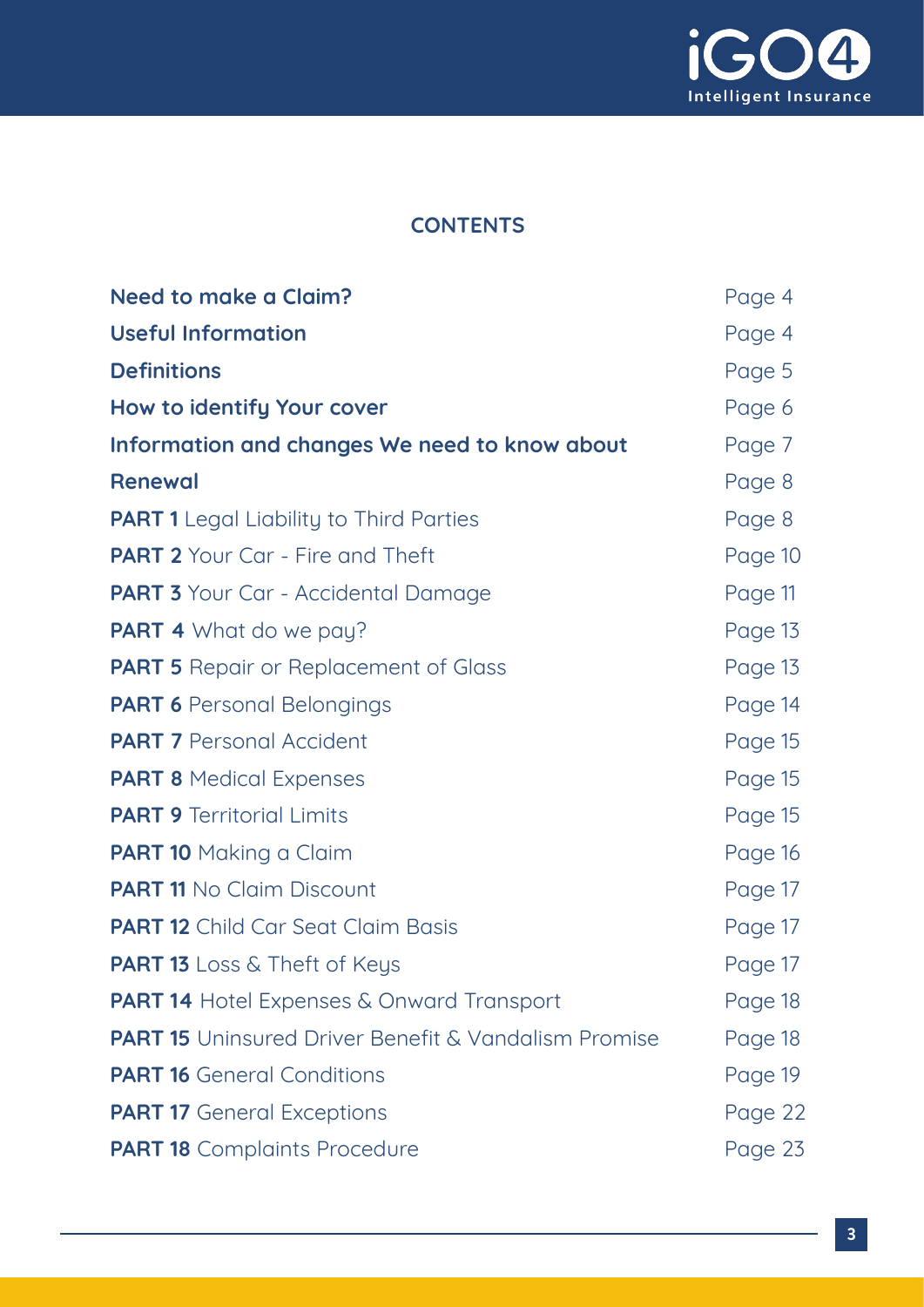

# **NEED TO MAKE A CLAIM?**

Our Claims Team are here 24 hours a day, every day, just in case.

Claims Helpline: **0333 241 9566**

Remember:

- $\checkmark$  do not admit responsibility or agree to any payment;
- $\checkmark$  make a note of the registration number of any vehicles involved, and any witnesses;
- $\checkmark$  ask for the names, addresses and telephone numbers of all people involved including any passengers in the **Third Party** vehicle and details of any property damaged;
- $\checkmark$  if **You** have a mobile phone with a camera, take photographs of the scene and vehicles;
- $\checkmark$  if anyone other than **You** is injured in the accident, **You** must report the incident to the police. If **You** cannot do this at the time of the accident, this still needs to be reported to the police as soon as is reasonably possible.

All **You** need is **Your** vehicle registration and client reference number, **We** will take it from there.

For further information on making a claim, refer to Part 10 of this policy booklet.

## **USEFUL INFORMATION**

#### CONTACT US

If you'd like to ask any questions, talk through **Your** quote or discuss **Your** renewal please call, send an email or write in. Our Sales and Customer Service Teams are here:

| 8am to 8pm   |
|--------------|
| 9am to 5pm   |
| 10am to 4pm  |
| 01733 308321 |
| 01733 308235 |
| 01733 308320 |
|              |

For **Our** joint protection, calls may be monitored or recorded.

If you'd prefer to send an email, please contact [contact@igo4.com](mailto:contact%40igo4.com?subject=) or write in to:

**Customer Service Team iGO4 Limited iGO4 House Staniland Way Peterborough PE4 6JT**

#### IF YOU PAY BY DIRECT DEBITS:

If **You** have any questions about **Your** Direct Debits, please call Close Brothers Premium Finance.

It's open:

| Monday to Friday               | 8am to 6pm (excluding Bank Holidays) |
|--------------------------------|--------------------------------------|
| Close Brothers Premium Finance | 0333 321 8566                        |

Or go to [www.closebrotherspf.com](http://www.closebrotherspf.com) where you'll be able to access **Your** direct debit agreement.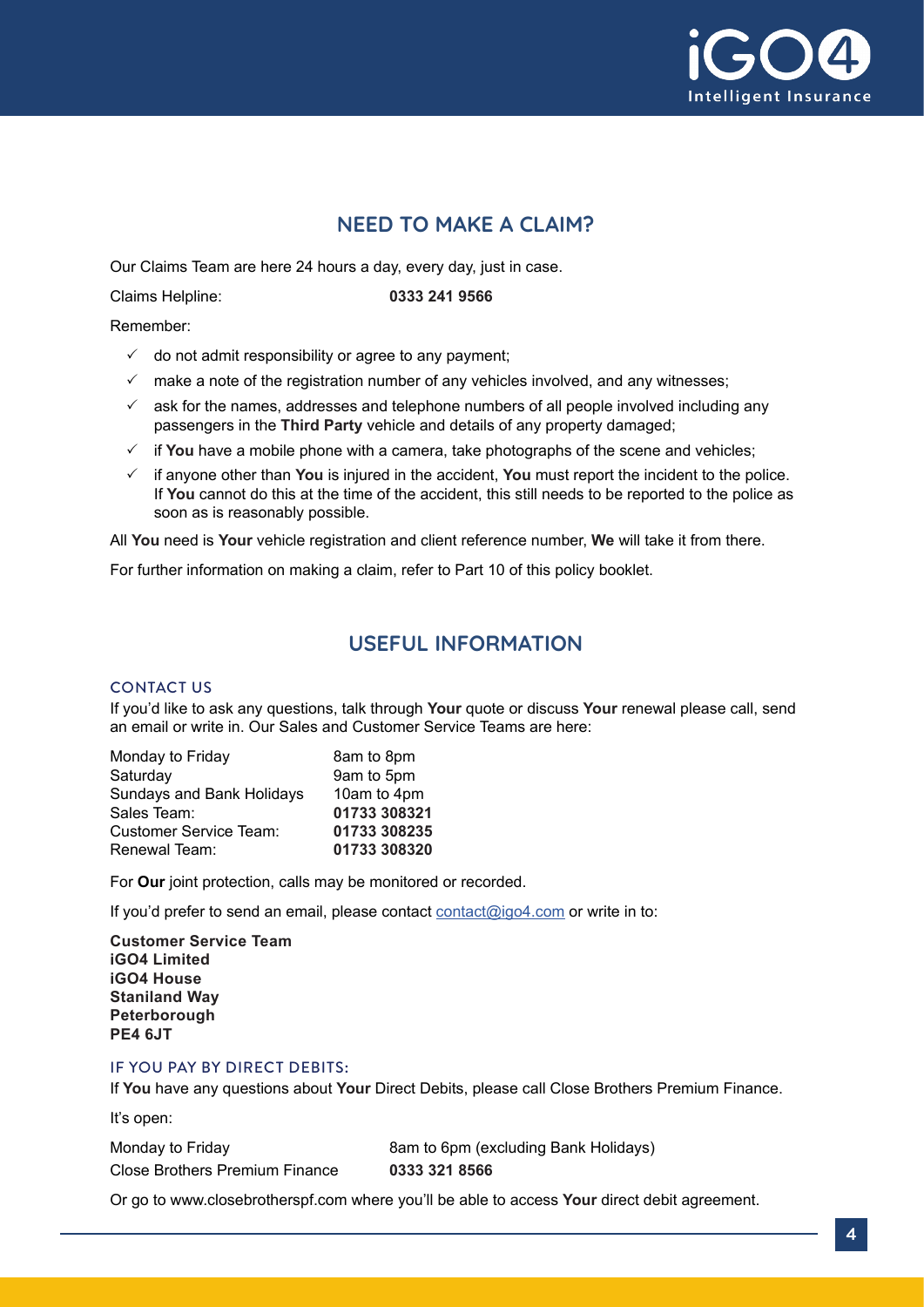

Phone numbers beginning 03 and 01 are charged at local rates and are included in inclusive minute plans from landlines and mobiles. Calls to 0800 numbers are free from mobile and UK landlines.

# **DEFINITIONS**

## **These apply to all parts of this Policy except where noted otherwise**

Words shown in bold have the same meaning wherever they appear in this policy. References to a statute or regulation will be construed to include all its amendments or replacements.

## IGO4

The intermediary arranging **Cover** on behalf of the **Insurer. iGO4** can be contacted at iGO4 Limited, iGO4 House, Staniland Way, Peterborough, PE4 6JT. Email: [customerservices@igo4.com](mailto:customerservices%40igo4.com?subject=)

## CERTIFICATE OF MOTOR INSURANCE

This shows what vehicle is covered, the purposes of use permitted by the insurance and details of individuals who are insured to drive **Your Car**.

#### **CONTRACT**

This insurance is made up of these important documents:

- this Policy Booklet
- **Certificate of Motor Insurance**
- **Schedule**
- **Terms and Conditions**
- any **Endorsement**
- **Statement of Facts**
- any changes to **Your** insurance policy contained in notices issued by **Us** at renewal
- information under the heading "Important Information" on the **Certificate of Motor Insurance** which **We** provide to **You** when **You** take out or renew **Your** policy

All documents should be read together as each forms part of the **Contract**.

#### **COVER**

The insurance cover provided by this **Contract**.

#### ENDORSEMENT

Specific terms and/or conditions that apply to **Your** policy and are shown in the **Schedule**.

#### **EXCESS**

An amount **You** may be obliged to pay in the event of a claim that is shown on the **Schedule**.

#### MARKET VALUE

The market value based on that listed in a current motor trade publication guide for purchasing, or replacing, the insured vehicle with one of the same make, model, age, trim level, recorded mileage and being in a similar condition. A motor trade publication such as Glasses, CAP (CAP Motor Research Ltd) or Parkers guide will be used as they are recognised and used extensively throughout the motor vehicle industry to value new/used vehicles. When **You** make a claim under this policy **Your Insurer** may be able to provide information on how they have calculated the market value for **Your Car**.

#### OTHER CAR

A car being driven by **You** (with the owner's consent) which is not owned by **You**, hired to **You**, leased to **You** under a leasing agreement, or provided to **You** as a courtesy car.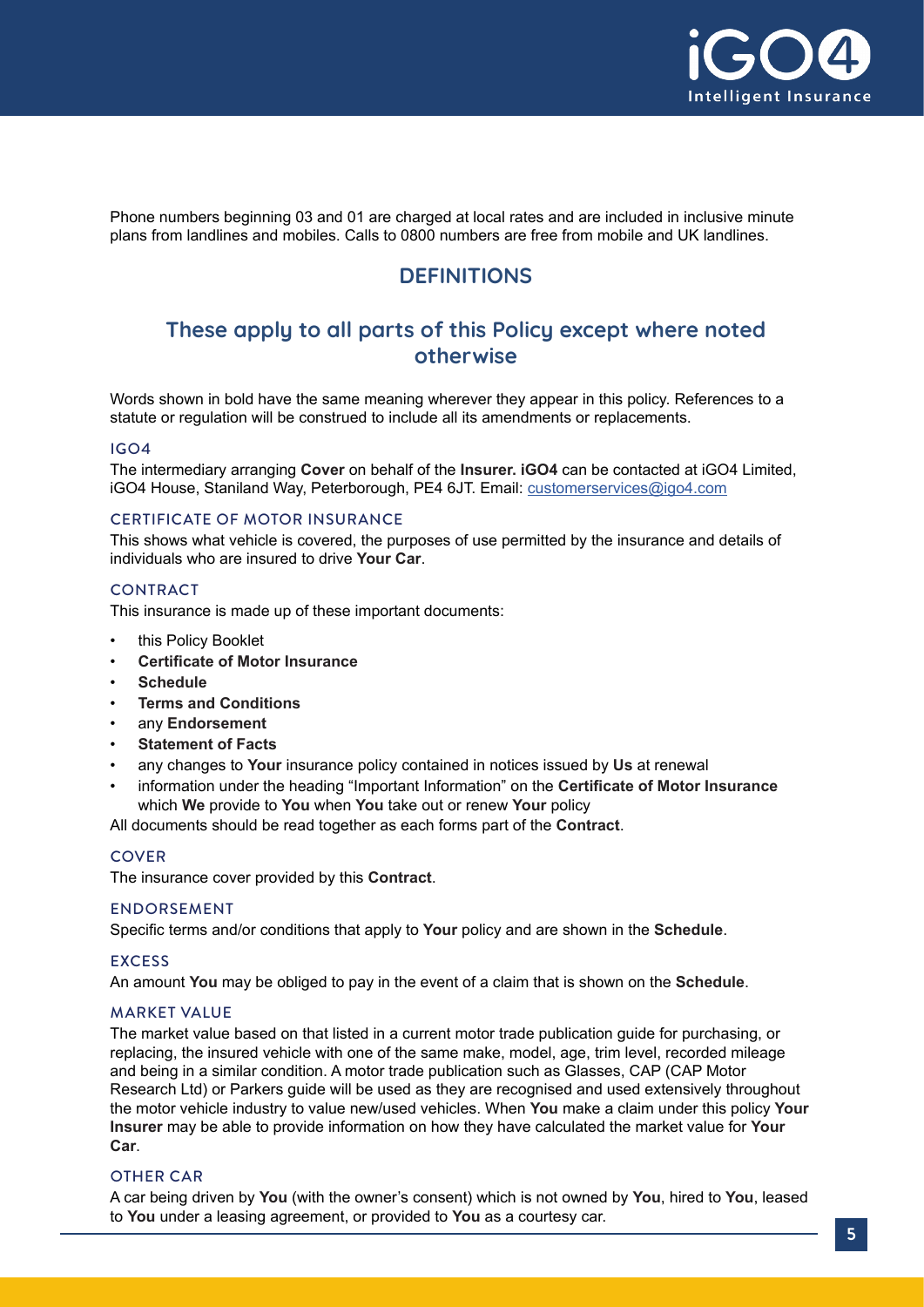

#### PERIOD OF INSURANCE

The dates shown on the current **Certificate of Motor Insurance** and **Schedule**. Each renewal represents the start of a new **Period Of Insurance**.

#### **SCHEDULE**

The document that shows details of **Your Car**, the level of **Cover** provided, and all **Excesses**.

#### SPOUSE, CIVIL PARTNER

**Your** legally married partner or legally recognised **Civil Partner** as defined in the Civil Partnership Act 2004.

#### STATEMENT OF FACTS

The document containing information supplied by **You**.

#### THIRD PARTY

Any person other than **You**, or any person for whom **Cover** is provided under this policy, or **Us**.

#### TERRITORIAL LIMITS

England, Wales, Scotland, Northern Ireland, as well as the Isle of Man and the Channel Islands.

#### VOLUNTARY EXCESS

An amount **You** have volunteered to pay in the event of a claim, for which **You** may receive a reduction in **Your** premium. This may be in addition to other policy **Excesses** and is shown on the **Schedule**.

#### WE, OUR, US, INSURER

The authorised **Insurer** or Lloyd's syndicate shown at the foot of the **Certificate of Motor Insurance** and/ or the current **Schedule**.

All who underwrite this policy are directly or indirectly authorised by either the Prudential Regulation Authority, the Financial Conduct Authority or the Financial Services Commission in Gibraltar. They are regulated by the Financial Conduct Authority and the Prudential Regulation Authority in the UK or the Financial Services Commission in Gibraltar. All who underwrite this policy meet the minimum standards set by the Financial Conduct Authority.

- The Financial Conduct Authority website which includes a register of all regulated firms can be visited at [www.fca.org.uk/register](http://www.fca.org.uk/register).
- The Financial Services Commission website can be visited at [www.fsc.gi](http://www.fsc.gi) or they can be contacted on **(+350) 200 40283**.

#### YOUR CAR

The vehicle, including any permanent fitted accessory, shown on the current **Certificate of Motor Insurance** and **Schedule**. This also includes any vehicle loaned to **You** under the courtesy car provision included in this policy in the event of a claim.

#### YOU, YOUR, YOURSELF

The person named as the Insured in the **Schedule**.

## **HOW TO IDENTIFY YOUR COVER**

The **Schedule** shows which level of **Cover You** have.

**You** must make sure **You** have the **Cover You** need under this insurance. Please read carefully and contact **iGO4** immediately if there is anything **You** do not understand or agree with.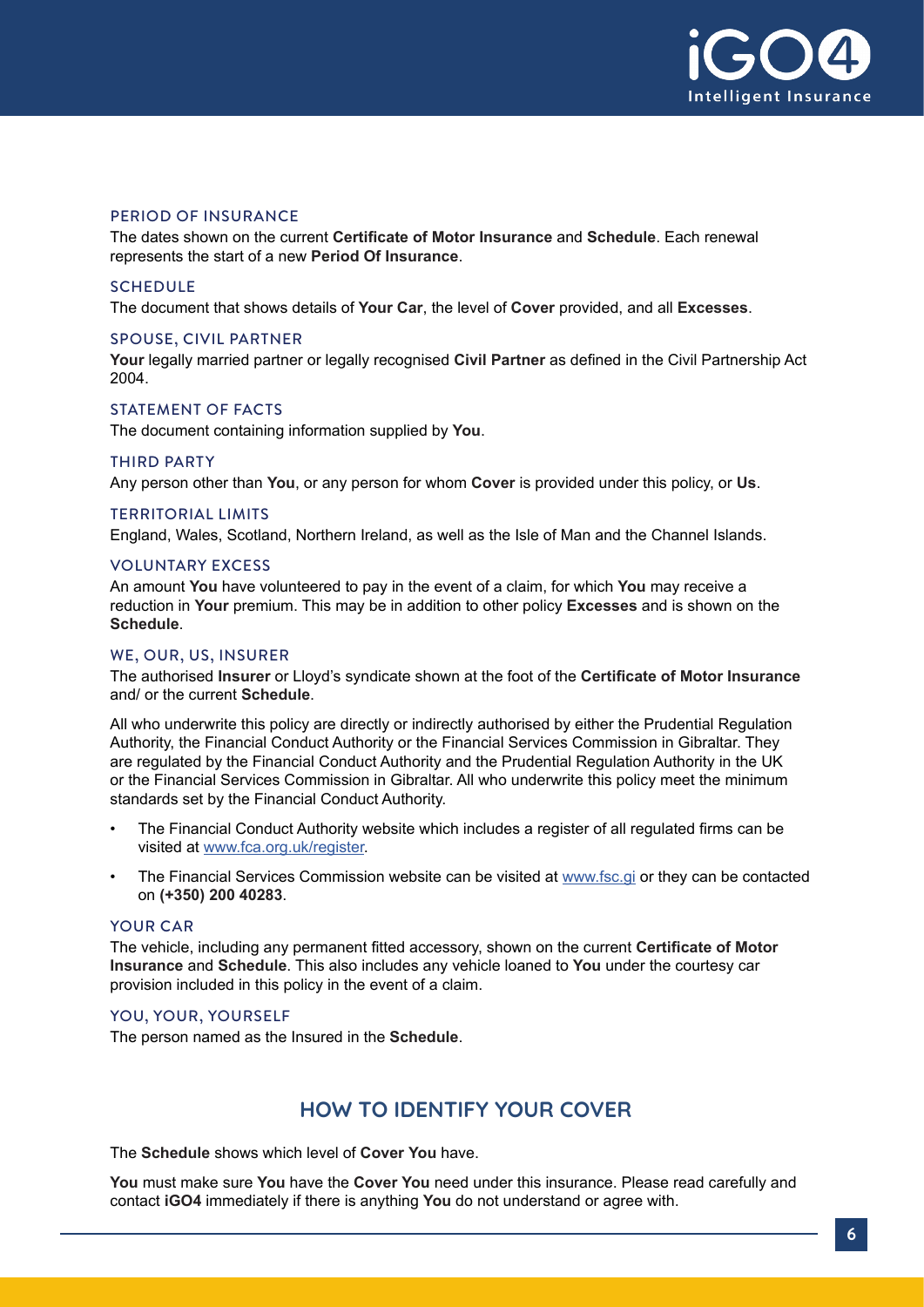

## STATEMENT OF DEMANDS AND NEEDS

This product meets the demands and needs of those who wish to ensure that in the event of being involved in a motor accident, claims against them by **Third Parties** for personal injury or damage to **Third Party** property during the **Period of Insurance** will be covered.

**Cover** may be extended to include fire, theft and accidental damage to **Your Car**. The decision to take this product is entirely at **Your** discretion and therefore **iGO4** cannot offer **You** a personal opinion or recommendation to take it.

## **INFORMATION AND CHANGES WE NEED TO KNOW ABOUT**

**You** must take reasonable care to provide complete and accurate answers to the questions **We** ask when **You** take out, make changes to, and renew **Your** policy. **You** must tell **Us** immediately if there are any changes to the information set out in the **Statement of Facts**, **Certificate of Motor Insurance** or on **Your Schedule**. **You** must also tell **Us** immediately about any of the following changes:

- A change to the people insured, or to be insured;
- Any motoring convictions (driving licence endorsements, fixed penalties or pending prosecutions for any motoring offences) for any of the people insured, or to be insured;
- Any unspent Criminal convictions for any people insured, or to be insured;
- Any accidents, claims, losses or damages to any vehicle, whether or not a claim was made and regardless of blame; this includes all types of claims, damages or accidents such as fire, theft or glass damage (windscreen or window);
- A change to the car covered under this policy;
- Any change affecting ownership of **Your Car**;
- Any change in the way that **Your Car** is used;
- Any modifications to **Your Car** (where the vehicle has been altered from the manufacturer's specification). This includes, but is not limited to changes to the: A. Appearance (cosmetic changes), such as alloy wheels or paint. B. Bodywork, such as body kits or spoilers. C. Suspension or brakes. D. Performance of the vehicle, such as the engine management system or exhaust. E. Audio/entertainment system;
- **You** or anyone insured by this policy changing from a provisional to a full driving licence when passing the practical driving test to become a qualified driver, or having their licence suspended or revoked;
- **You** or anyone insured by this policy changing occupations including any part-time occupations;
- **You** or anyone insured by this policy developing a health condition that requires notification to the DVLA, or an existing condition worsens and/or results in **Your** licence being restricted.

Note: This list is not exhaustive. If in doubt, please call **Us**.

When **iGO4** is notified of a change, they will tell **You** if this affects **Your** policy, for example whether **We** are able to accept the change and if so, whether the change will result in revised terms and/or premium being applied to **Your** policy. Please note that if **You** do not use reasonable care to answer **Our** questions correctly and accurately **We** may be entitled to:

- Cancel or void **Your** policy (treat as if it never existed), refuse to pay any claim and in certain circumstances retain any premiums paid; or
- Refuse all claims but return premiums paid; or
- Revise the terms of the policy; or
- Reduce proportionately the amount to be paid on a claim; or
- Revise the premium and/or change the compulsory excess.

In some circumstances **We** may be unable to continue to provide **Cover** following a change **You**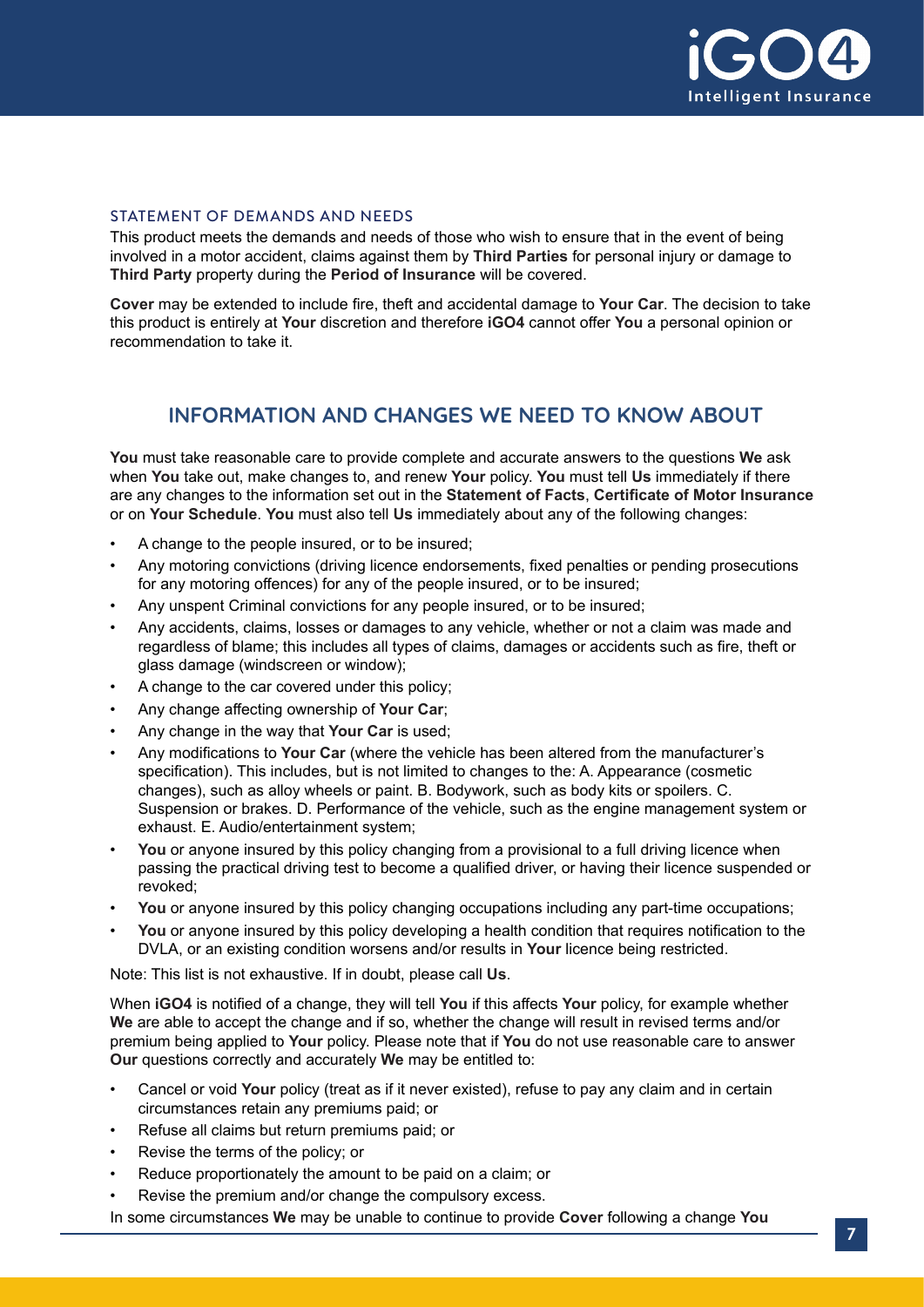

request. If this happens **iGO4** will tell **You** and **Your** policy will be cancelled by **Us** as set out in Cancellation after the 'cooling off period' in Part 16 – General Conditions of this policy.

## **RENEWAL**

**iGO4** automatically renew most policies. This means that, unless **You** tell **iGO4** otherwise, **Your** new insurance **Cover** will start on **Your** renewal date. If **iGO4** intend to automatically renew **Your** policy they will tell **You** on **Your** notice of renewal.

Where **iGO4** is unable to automatically renew **Your** policy they will tell **You** on **Your** notice of renewal that this is the case. Some of the reasons why **iGO4** may not automatically renew **Your** policy include:

- **You** have previously told **iGO4 You** do not want to automatically renew **Your** policy;
- **You** have an outstanding debt on **Your** current policy;
- if the stored payment details have expired or will expire before **Your** renewal date;
- if **iGO4** are unable to offer a renewal premium based on **Your** information;
- If **You** pay in full and **You** have not given **iGO4** permission to use **Your** card.

If **You** do not want to renew **Your** policy, or wish to opt out of the automatic renewal process, please let **iGO4** know before **Your** renewal date by phone, email or post. If **You** choose not to automatically renew **Your** policy and **iGO4** have not heard from **You** before **Your** renewal date, all **Cover** will cease on the expiry date of the policy.

**You** have a statutory right to cancel **Your** policy within 14 days of renewal or from the day on which **You** receive **Your** renewal documentation, whichever is the latter. Please refer to Part 16 – General Conditions of this booklet for full details.

# **PART 1 LEGAL LIABILITY TO THIRD PARTIES**

#### WHAT IS COVERED

This policy covers **You** for all sums **You** become legally liable to pay for death of or injury to any other person and damage to any other person's property as a result of an incident involving **Your Car** detailed in the current **Certificate of Motor Insurance** and **Schedule**.

Subject to the conditions set out in the paragraph below, where **Your Certificate of Insurance** allows **You** to drive any other car, **Your Insurer** will indemnify **You** for death of or injury to any other person and damage to any other person's property as a result of an incident involving the **Other Car**. Note that there is no cover for loss of or damage to the **Other Car**.

This cover only applies if:

- You are the policyholder;
- **You** are still in possession of **Your Car** insured under this policy;
- **You** are not a firm or company;
- The **Other Car** is not hired or lent to **You** by **Your** employer or business partner;
- The **Other Car** is not owned by **You**, hired to **You,** leased to **You** under a leasing agreement, or provided to **You** as a courtesy car;
- The **Other Car** is being used within the "limitations of use" shown in **Your** current **Certificate of Insurance**;
- There is a current and valid policy of insurance in force for the **Other Car** being driven under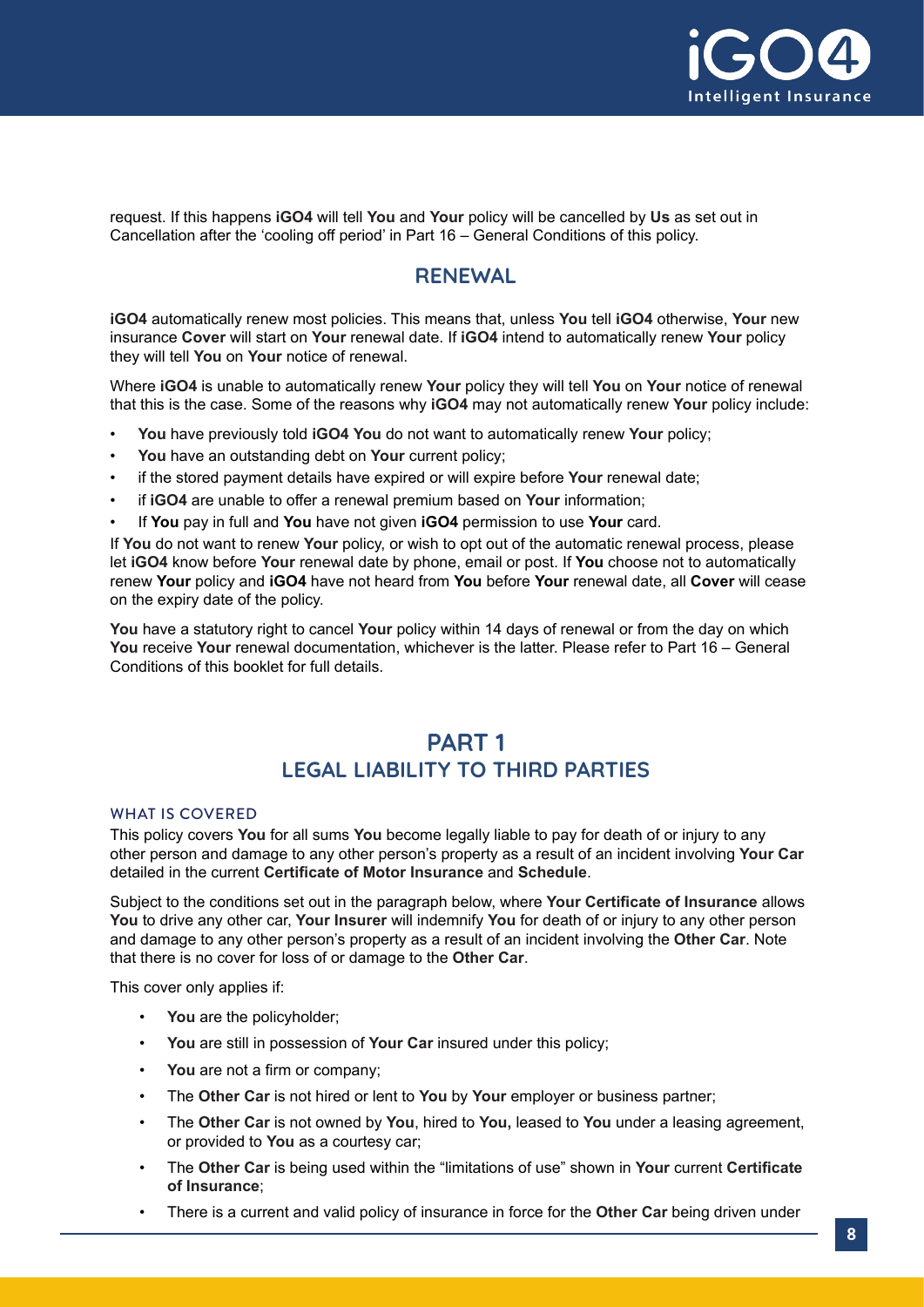

this section of the policy;

- **You** are not entitled to make a claim for damage under any other insurance policy;
- **You** were driving the **Other Car** at the time of the accident and **You** had the owner's permission to do so;
- The **Other Car** is being driven in the **Territorial Limits**;
- The **Other Car** being driven is registered in the **Territorial Limits**;
- The **Other Car** has not been seized by, or on behalf of, any government or public authority.

The **Cover** under this part of **Your** insurance also applies whilst a trailer or disabled mechanically propelled vehicle is attached to **Your Car**. Note that there is no **Cover** for loss of or damage to that trailer or disabled mechanically propelled vehicle.

**We** will also give this **Cover** to:

- any driver covered by the **Certificate of Motor Insurance** and **Schedule** who is driving **Your Car** with **Your** permission;
- any person travelling in, or getting into or out of **Your Car**;
- any person using, but not driving, **Your Car** with **Your** permission for social, domestic or pleasure purposes;
- **Your** employer or business partner, while **You** are driving **Your Car** on their business, but not when the vehicle is owned, leased, hired or operated by them;
- The legal, personal representative of any person who has died, but who was covered under this part of the policy.

## LEGAL COSTS AND EXPENSES

If **We** agree in writing beforehand **We** will pay:

- solicitors' fees if **You** or a named driver is represented at a coroner's inquest or fatal accident inquiry or is defending any proceedings in a high court or above; or
- legal services to defend anyone **We** insure in the event of proceedings being taken for manslaughter, reckless or dangerous driving causing death;
- other costs incurred with **Our** prior written approval.

**We** will only pay these legal costs if they relate to an incident that is covered under Part 1 of this policy.

If the **Certificate of Motor Insurance** includes business use, **We** will **Cover Your** employer if an accident happens when **Your Car** is being used on business in the absence of more specific insurance.

**We** will pay for emergency treatment charges set out in the Road Traffic Acts. If this is the only payment **We** make, it will not affect **Your** no claim discount.

## WHAT IS NOT COVERED UNDER THIS PART OF YOUR INSURANCE

**We** will not give **Cover**:

- to anyone driving **Your Car** who has never held a licence to drive it or who is disqualified from holding or obtaining such a licence;
- if a person who was not driving makes a claim and he/she knew that the person driving did not hold a valid driving licence;
- to any person who is entitled to cover under any other policy;
- to anyone who fails to comply with all of the terms and conditions of this policy in so far as they may apply;
- for death of or injury to any person arising out of and in the course of that person's employment by the person claiming under this Part of the policy except where such liability is required to be covered by the Road Traffic Acts;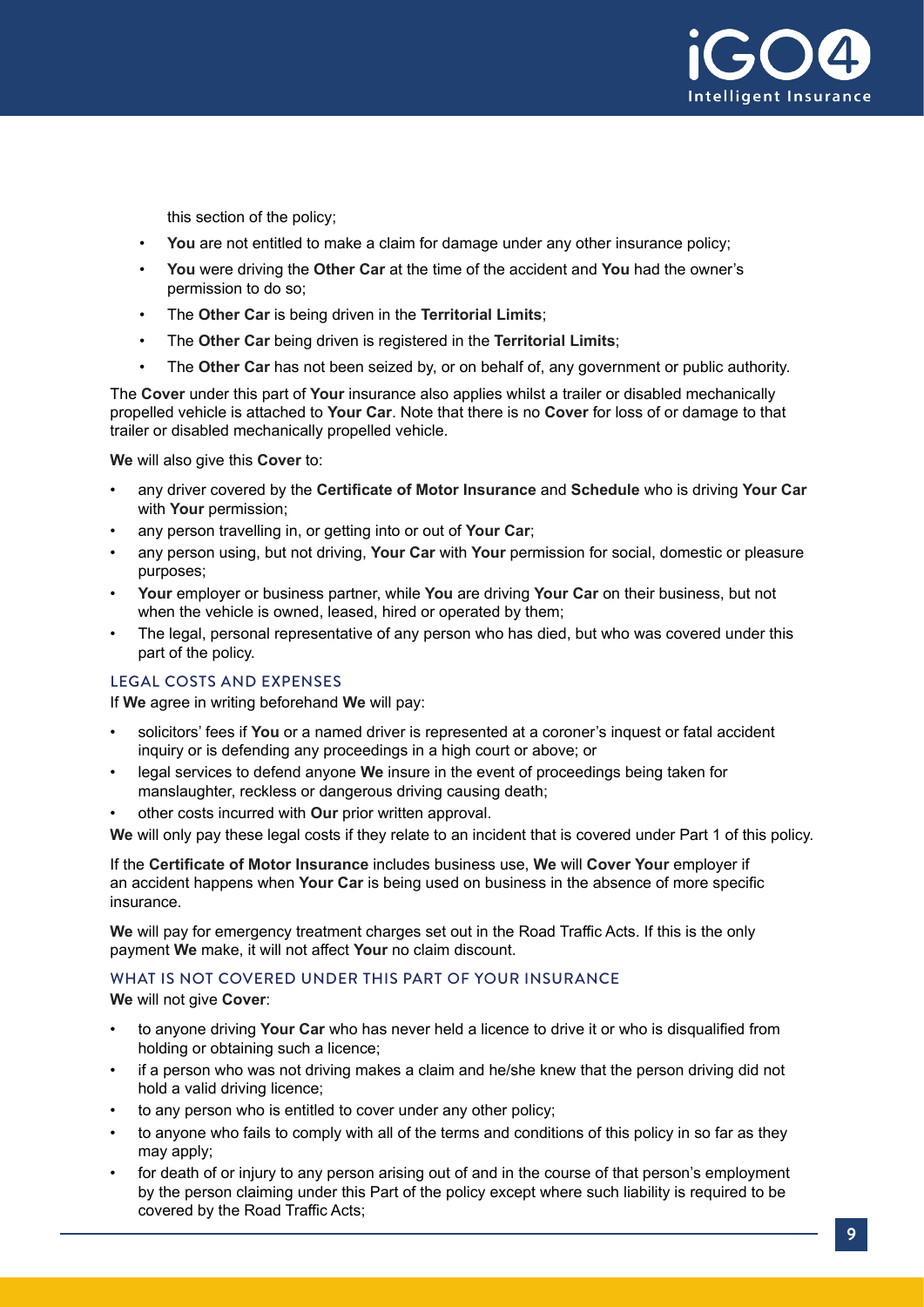

- for damage, loss of use, or other loss to any car which is covered by this Part of the policy or any property which **You** or anyone else driving **Your Car** owns or is responsible for, or any trailer, caravan, or vehicle (or the contents thereof) while being towed or attached to **Your Car**;
- for the death of, or bodily injury to the person driving or in charge of **Your Car** or to any person being carried in or on, getting onto or off, a trailer, caravan or vehicle being towed;
- for any claim resulting from carrying, preparing, selling or supplying of any goods, food or drink from **Your Car**.
- for any amount over £20,000,000 for any one claim or series of claims arising from one event that causes loss or damage to property. This limit is inclusive of all costs and expenses up to £5,000,000.

These limits do not apply to claims occurring in other countries if the minimum liability required by law in that country is greater. Please refer to Part 9 of this policy for more information regarding the **Territorial Limits**. Further information can also be found on the **Certificate of Motor Insurance**.

# **PART 2 YOUR CAR - FIRE, THEFT OR ATTEMPTED THEFT**

## WHAT IS COVERED

**We** will pay for loss of or damage to **Your Car**,including motoring equipment, other than audio visual equipment, kept in or on **Your Car** which has been specifically designed for use with **Your Car**. **Cover** is provided while they are fixed to or in **Your Car** or in **Your** private garage, which is a fully enclosed brick, stone or concrete structure with lockable entry and exit points, caused by fire, theft, or attempted theft. Loss of or damage to **Your Car** under this part of the policy is covered whilst **Your Car** is with a member of the motor trade for its upkeep, overhaul or repair.

If **Your Car** is undriveable as a result of damage covered by this part of the policy **We** will pay the cost of taking it from the scene of the incident to the nearest competent repairer or **Your** home address as per **Your Schedule**. If **You** use a repairer recommended by **Us**, **You** will be provided with at least a small hatchback courtesy car whilst **Your Car** is being repaired. This will be subject to availability and is NOT available if **Your Car** is written off or for fire, theft or attempted theft incidents occurring outside the **Territorial Limits**. After repairs **We** will pay the cost of delivering **Your Car** to **Your** address in the **Territorial Limits** subject to **You** using our nominated approved repairer.

**We** will replace **Your Car** with a new car of the same make, model and specification if:

- **You** are the first registered keeper of the car and the owner of the car, and if it is subject to finance, the finance company agrees; and
- **Your Car** has a recorded mileage no greater than 15,000 miles at the time of loss or damage; and
- **Your Car** is not imported, as defined in Conditions; Imported Vehicles in Part 16; and
- **Your Car** is under 12 months old at the time of the loss; and either
- **Your Car** is stolen and not recovered within 28 days of the date of theft; or
- **Your Car** suffers damage which according to **Our** estimate is more than 50% of the manufacturer's current list price.

If **We** do replace **Your Car**, **Your** old car will belong to **Us**. If the exact model of **Your Car** is not available, **We** will either offer **You** a similar car of identical list price or **We** will pay **You** instead as shown in the part What do **We** pay? in Part 4 of this booklet.

**We** will pay up to £150 for loss of or damage to permanently fitted in-car entertainment equipment, after taking off **Your Excess**, which includes radios, media playing equipment, satellite navigation systems, televisions, games consoles and screens. If this equipment forms part of the original vehicle specification and was fitted by the manufacturer of **Your Car** the amount of **Cover** is unlimited after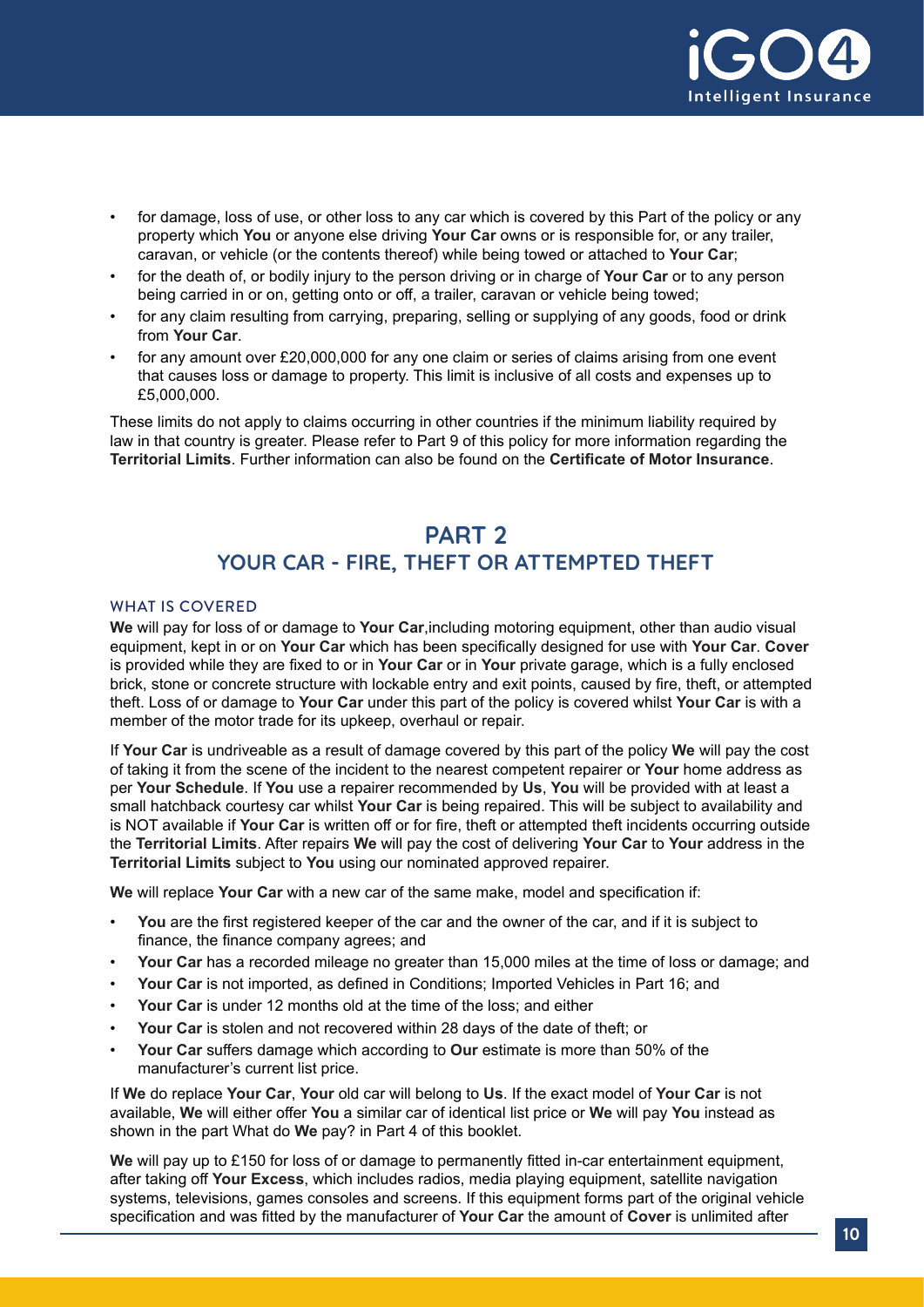

taking off **Your Excess**. Any amount payable in respect of fitted in-car entertainment will not exceed the value of the equipment at the time of the loss or damage after making a deduction for wear and tear.

Repairs are guaranteed by **Your Insurer** for a minimum of 3 years.

## WHAT IS NOT COVERED

**We** will not pay for any of the following:

- the **Excess** of any claim made under this part unless at the time of the loss or damage **Your Car** was in a locked garage which has been subjected to forcible and violent entry or exit;
- loss of value, wear and tear, or mechanical, electrical, electronic or computer failure or breakdown;
- loss of use of **Your Car**;
- loss of or damage to Your Car as a result of legal repossession;
- theft, or attempted theft, if **Your Car** keys (which include ignition cards, lock transmitters or any other form of vehicle entry device) are left on **Your Car** or in **Your Car**;
- loss of, or damage to **Your Car** or anything contained in **Your Car**, caused by theft or attempted theft, when **Your Car** is unattended and has been left unlocked or with any window left open.
- any loss or damage caused by theft or attempted theft if the security system fitted to **Your** vehicle at the time of the loss was not activated and working properly. **iGO4** may ask for keys used to activate/ deactivate the alarm/immobiliser fitted to **Your Car** to be submitted to **Your Insurer** with the claim form;
- theft, or attempted theft, that involves somebody using trickery or deception to acquire **Your Car**; or loss of **Your Car** as a result of a buyer using any form of payment which proves to be counterfeit, false, fraudulent, invalid, uncollectable, irrecoverable or irredeemable for any reason;
- any reduction in the value of **Your Car** as a result of it having been repaired;
- if **Your Car** is damaged and suitable parts or accessories are not available from stock in the **Territorial Limits**, **We** may at **Our** option make a payment on a cash in lieu of repair basis. In this event the amount **We** will pay for new parts and accessories will be limited to the manufacturer's last list price in the country of origin of **Your Car** - Currency exchange rates will be those applicable at the date of the accident or loss. **We** will not be liable for the cost of importation of any necessary part or accessory into the **Territorial Limits**;
- confiscation or requisition or destruction by or under order of any Government or Public or Local Authority;
- loss of or damage to **Your Car** arising from it being taken by, or driven by, a person who was not an insured driver under the policy, who is a member of **Your** family or household, or any other person known to **You** unless **You** can prove that the driver intended to permanently deprive **You** of **Your Car** and **You** actively assisted in the prosecution of the person(s);
- any amount in excess of £250 relating to sign writing, advertisements, logos or specialised artwork;
- any statutory police recovery and storage charges.
- loss or damage to any trailer, caravan or vehicle being towed by **Your Car**.

# **PART 3 YOUR CAR - ACCIDENTAL DAMAGE**

#### WHAT IS COVERED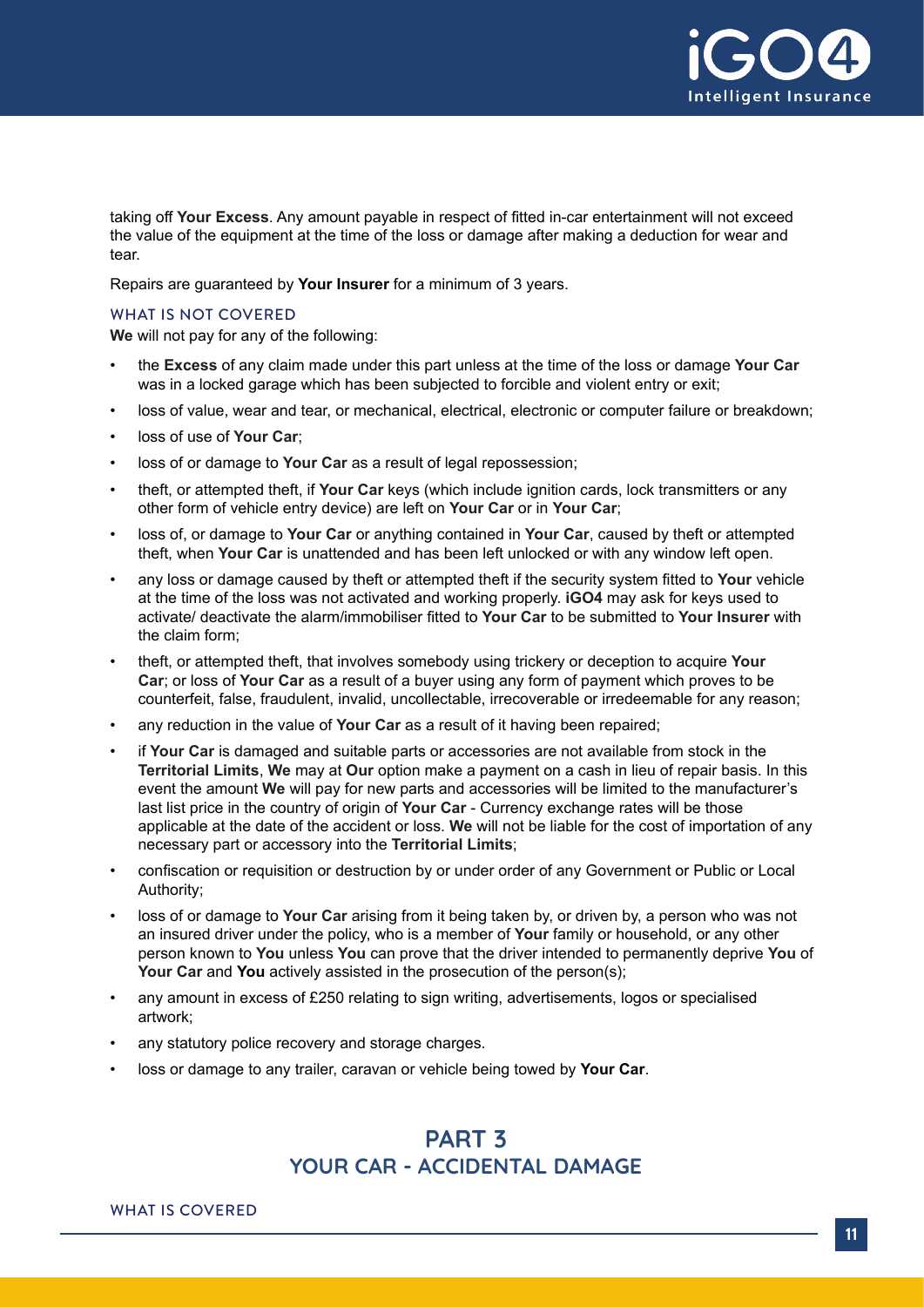

**We** will pay for accidental or malicious damage to **Your Car**, including motoring equipment, other than audio visual equipment, kept in or on **Your Car** which has been specifically designed for use with **Your Car**. **Cover** is provided while they are either fixed to or in **Your Car** or in **Your** private garage, which is a fully enclosed brick, stone or concrete structure with lockable entry and exit points, which is not caused by fire, theft or attempted theft. Loss of or damage to **Your Car** under this Part of this policy is covered whilst **Your Car** is with a member of the motor trade for its upkeep, overhaul or repair.

If **Your Car** is undriveable as the result of damage covered by this part of the policy **We** will pay the cost of taking **Your Car** from the scene of the incident to the nearest competent repairer or **Your** home address as per **Your Schedule**. After repairs **We** will pay the cost of delivering **Your Car** to **Your** address in the **Territorial Limits** subject to **You** using our nominated approved repairer.

If **You** use a repairer recommended by **Us You** will be provided with at least a small hatchback courtesy car whilst **Your Car** is being repaired. This is subject to availability.

**You** will not be provided with a courtesy car if **Your Car** is:

- a total loss or:
- if the loss or damage occurred outside the **Territorial Limits**.

**We** will replace **Your Car** with a new car of the same make, model and specification if:

- **You** are the first registered keeper of **Your Car**, and the owner of the car, and if it subject to finance, the finance company agrees; and
- **Your Car** has a recorded mileage no greater than 15,000 miles at the time of loss or damage; and
- **Your Car** is not imported, as defined in Conditions; Imported Vehicles in Part 16; and
- Your Car is under 12 months old at the time of the loss; and
- **Your Car** suffers damage which according to **Our** estimate is more than 50% of the manufacturer's current list price.

If **We** do replace **Your Car**, **Your** old car will belong to **Us**. If the exact model of car is not available, **We** will either offer **You** a similar car of identical list price or **We** will pay **You** instead as shown in the part What do **We** pay? in Part 4 of this policy booklet.

**We** will pay up to £150 for loss of or damage to permanently fitted in-car entertainment equipment, after taking off **Your Excess**, which includes radios, media playing equipment, satellite navigation systems, televisions, games consoles and screens. If this equipment forms part of the original vehicle specification and was fitted by the manufacturer of **Your Car** the amount of **Cover** is unlimited after taking off **Your Excess**. Any amount payable in respect of fitted in-car entertainment equipment will not exceed the value of the equipment at the time of the loss or damage after making a deduction for wear and tear.

Repairs are guaranteed by **Your Insurer** for a minimum of 3 years.

#### WHAT IS NOT COVERED

**We** will not pay for any of the following:

- the total **Excess** shown on the **Schedule**;
- wear and tear, rust, oxidisation, fading, tarnishing, or any other gradually operating cause;
- mechanical, electrical, electronic or computer failure or breakdown;
- loss of use of **Your Car**;
- damage to tyres by braking, punctures, cuts or bursts;
- damage caused by frost;
- any reduction in the value of **Your Car** as a result of it having been repaired howsoever caused;
- loss of or damage that occurs if **Your Car** keys (which include ignition cards, lock transmitters or any other form of vehicle entry device) are left in or on **Your Car**;
- confiscation or requisition or destruction by or under order of any Government or Public or Local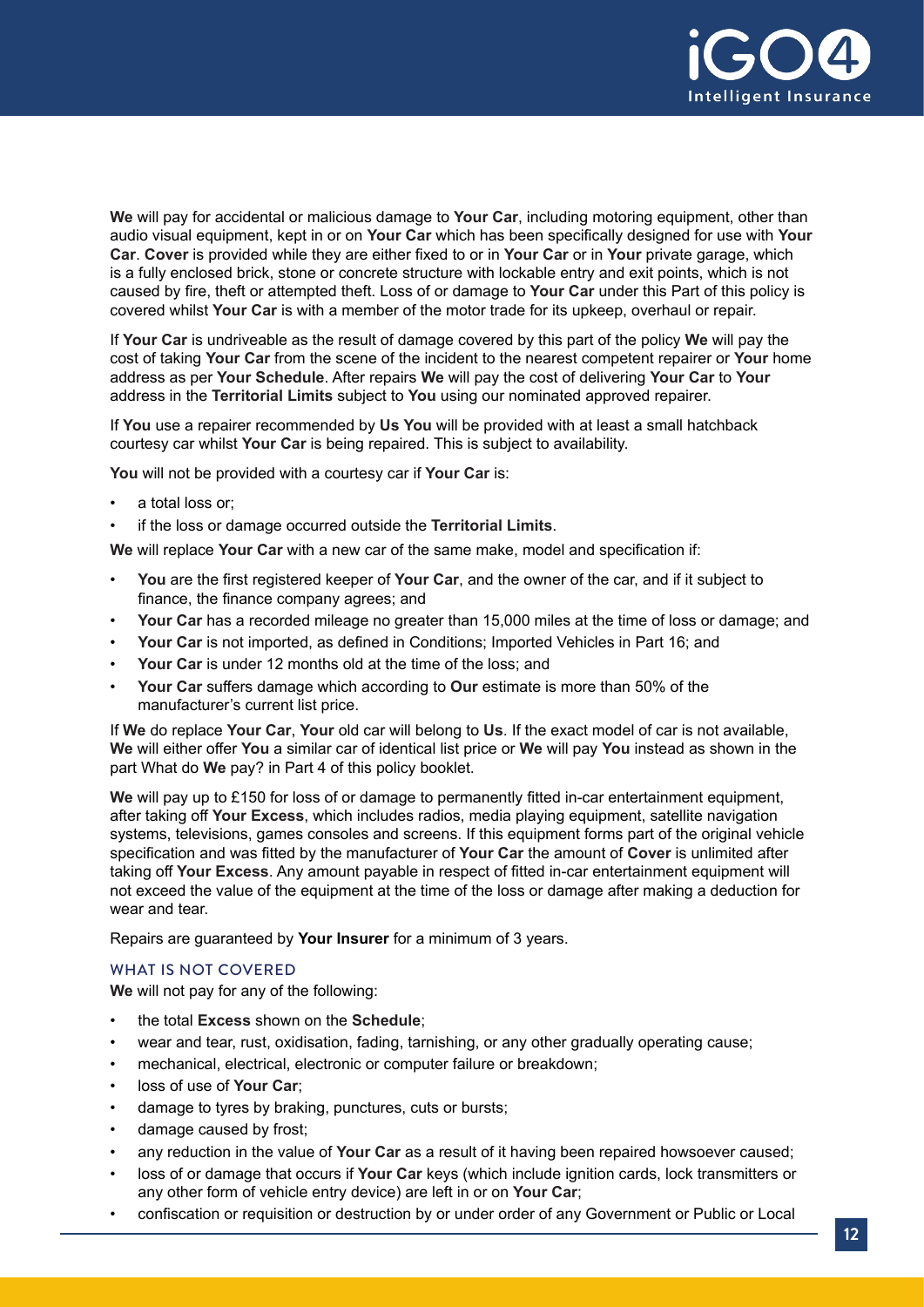

Authority;

- any amount in excess of £250 relating to sign writing, advertisements, logos or specialised artwork;
- any statutory police recovery and storage charges;
- deliberate damage caused by **You** or by any person who is driving **Your Car** with **Your** permission;
- loss or damage caused by an inappropriate type or grade of fuel being used or inappropriate liquid or consumable being added to the fuel.
- loss of, or damage to any trailer, caravan or vehicle being towed by **Your Car**.

# **PART 4 WHAT DO WE PAY?**

At **Our** choice **We** will pay:

- the cost of repairing **Your Car**; or
- the cost of replacing **Your Car**; or
- the amount of the loss of or damage to **Your Car**.

The most **We** will pay is the **Market Value** of the vehicle immediately before the loss or damage.

If **Your Car** is under a hire purchase, leasing or other finance agreement, **We** will pay the owner named in the agreement. When **We** have done this **Our** responsibility under the **Contract** will end.

**We** are not liable for any amount **You** are contractually obliged to pay under any lease or finance agreement; **You** have entered into, over and above the **Market Value** of **Your Car**.

**We** will not pay more than the manufacturer's list price for any part or accessory (plus the cost of fitting). If **Your Car** is damaged and suitable parts or accessories are not available in the **Territorial Limits**, **We** may at **Our** option make a payment on a cash in lieu of repair basis. In this event the amount **We** will pay for new parts and accessories will be limited to the manufacturer's last list price in the country of origin of **Your Car** – Currency exchange rates will be those applicable at the date of the accident or loss. **We** will not be liable for the cost of importation of any necessary part or accessory into the **Territorial Limits**.

**We** may use warranted replacement parts, which are not supplied by the manufacturer of **Your Car**. If **We** settle the claim as a total loss, **We** can keep what is left of **Your Car** (the salvage).

# **PART 5 REPAIR OR REPLACEMENT OF GLASS**

#### WHAT IS COVERED

- damage to **Your Car**'s glass;
- any scratches to the bodywork caused by the glass breaking. This includes damage to all windows, the windscreen and glass sunroofs.

If glass damage and scratches to the bodywork caused by the glass breaking are the only damage **You** are claiming for, it will not affect **Your** no claim discount.

#### Glass damage

If **You** sustain damage to **Your Car**'s glass, **You** should call the Claims Helpline on **0333 241 9566**.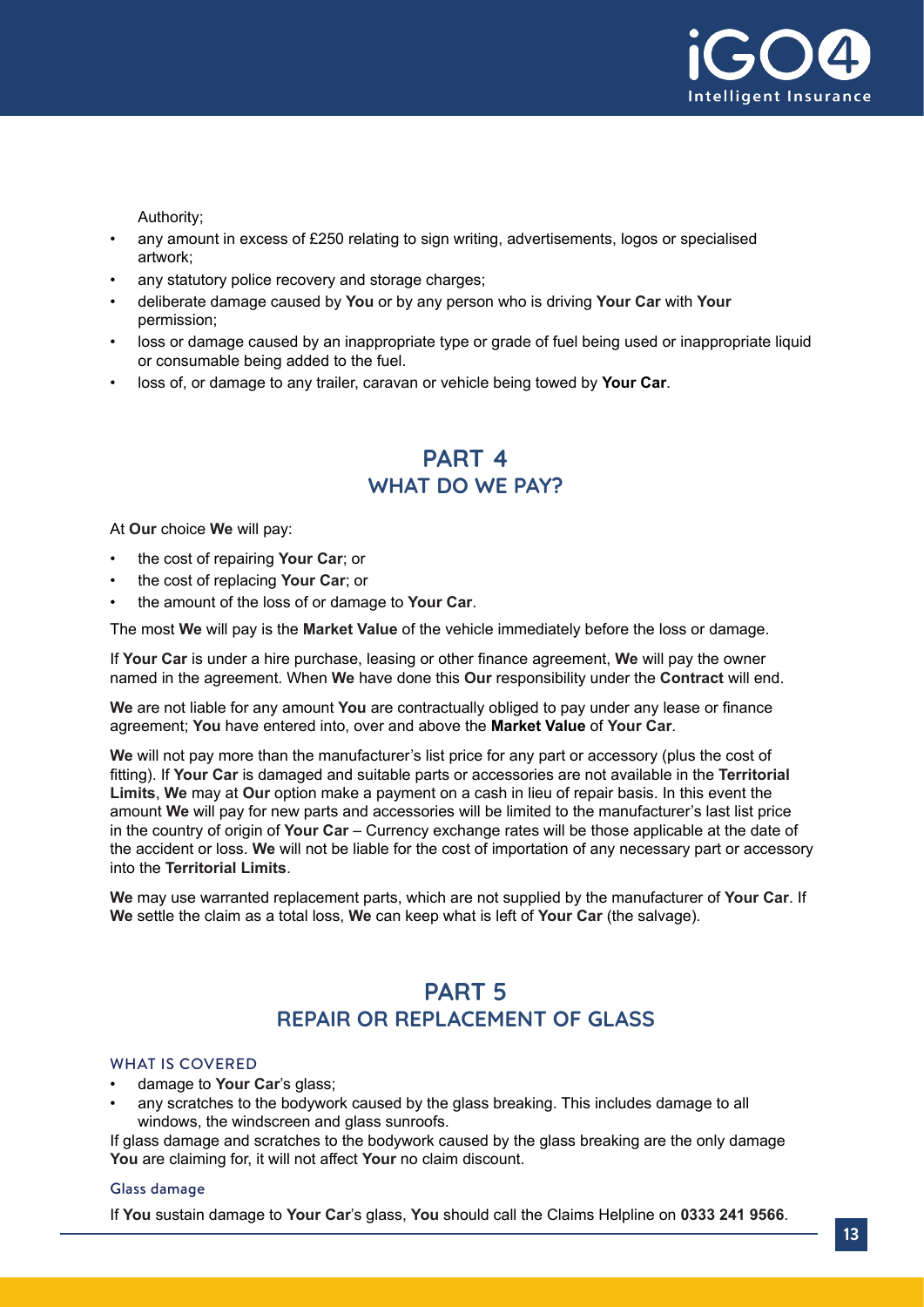

**iGO4** will take details and put **You** in touch with **Our** approved glass repairer. Remember to ask if the glass can be repaired as this can save **You** money.

## Glass replacement/repair

If **Our** approved glass repairer replaces or repairs the glass, **Cover** is unlimited and **You** pay only the **Excess** shown in the **Schedule**. Please refer to the **Excess** section and any Endorsement for full details of any **Excess** that may apply.

#### WHAT IS NOT COVERED

This section of **Your** policy does not cover damage to any of the following:

- roof panels; or
- winding mechanisms; or
- lights and/or reflectors, even if they are made of glass.

#### CONDITIONS APPLICABLE

- if **Your Car** is damaged and suitable parts or accessories are not available from stock in the **Territorial Limits**, **We** may at **Our** option make a payment on a cash in lieu of repair basis. In this event the amount **We** will pay for new parts and accessories will be limited to the manufacturer's last list price in the country of origin of **Your Car** - Currency exchange rates will be those applicable at the date of the accident or loss. **We** will not be liable for the cost of importation of any necessary part or accessory into the **Territorial Limits**.
- if **You** choose not to use **Our** approved glass repairer, **Cover** may be limited and **You** may be required to pay an increased **Excess**. Please refer to any **Endorsements** in the **Schedule**.

# **PART 6 PERSONAL BELONGINGS**

#### WHAT IS COVERED

**We** will pay **You**, or at **Your** request the owner of the property, up to £400 for clothing and personal belongings if they are stolen or damaged while they are in **Your Car**.

#### WHAT IS NOT COVERED

**We** will not pay for any of the following:

- jewellery or furs;
- money, stamps, credit/debit or fuel cards, tickets, lottery tickets, documents or securities;
- tools, goods, samples or any equipment carried in connection with any trade or business;
- property insured under any other contract of insurance;
- theft of items carried in an open or convertible car, unless kept in a locked boot;
- theft or attempted theft of items where:
	- all locks have not been engaged; or
	- any windows have been left open; or
	- the keys have been left in or on **Your Car**.
- loss of, or damage to laptops, mobile telephones, smart phones, tablets, portable satellite navigation systems or radar detection equipment;
- theft of personal belongings unless kept out of sight in a locked boot or glove compartment.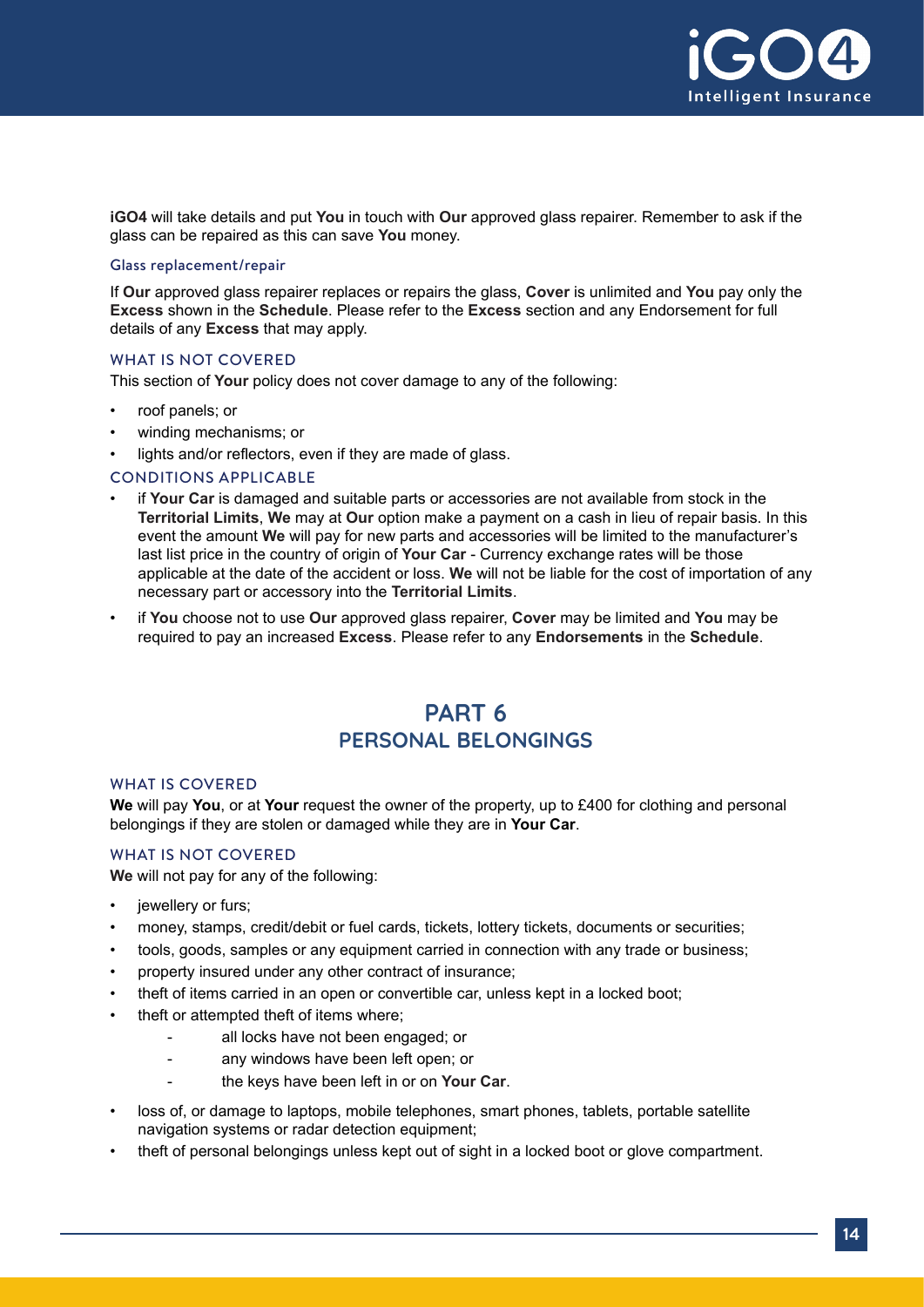

# **PART 7 PERSONAL ACCIDENT**

## WHAT IS COVERED

**We** will pay £5,000 if **You**, or **Your Spouse** or **Civil Partner**, or both of you are injured as a result of an accident during the **Period of Insurance**, while travelling in or getting into or out of any private motor car, and the accident results within three months in:

- death; or
- loss of any limb; or
- permanent loss of all sight in one or both eyes.

The most **We** will pay for any one person is £5,000 in any one **Period of Insurance**.

**We** will also pay £2,500 in respect of any other person who dies as the direct result of an accident while travelling in or getting into or out of **Your Car**.

#### WHAT IS NOT COVERED

- death or injury caused by suicide or attempted suicide;
- anybody driving when they are under the influence of alcohol or drugs at the time of the accident;
- anyone not complying with the law regarding seat belts at the time of the accident.

# **PART 8 MEDICAL EXPENSES**

If there is an accident and anybody in **Your Car** is injured, **We** will pay medical expenses of up to £200 for each person injured.

# **PART 9 TERRITORIAL LIMITS**

#### WHERE YOUR COVER APPLIES

The **Cover** shown on the **Schedule** applies throughout the **Territorial Limits** and when **Your Car** is in transit within the **Territorial Limits** or between ports in the **Territorial Limits**.

In addition this policy gives the minimum cover required by law to use **Your Car** in:

- any country which is a member of the European Union (EU);
- any other country which the Commission of the European Union approves as meeting the requirements of Article 8 of the European Union Directive on Insurance and Civil Liabilities arising from the use of motor vehicles (No.2009/103/EC).

Please refer to the second page of the **Certificate of Motor Insurance** for more information, or call **iGO4** if any clarification is needed.

## TRAVELLING ABROAD

**We** will provide **Your** policy **Cover** in the countries defined above for up to 90 days as shown on the **Schedule** in any one **Period of Insurance**, provided **Your Car** is taxed, registered and normally kept in the **Territorial Limits**, and **You** keep a permanent home in the **Territorial Limits**.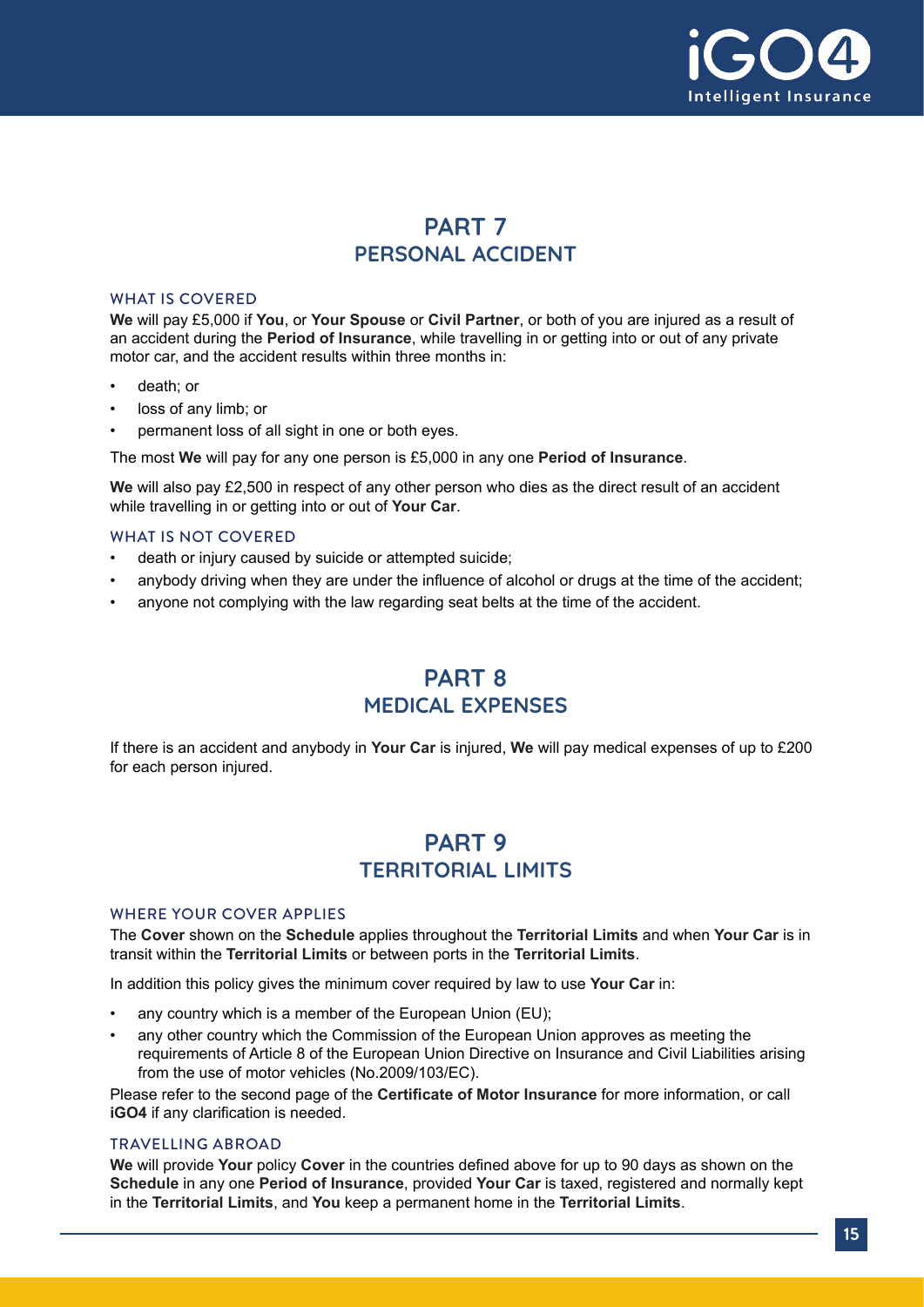

**We** will also provide **Cover** while **Your Car** is being transported by rail, air, inland waterway, the Channel Tunnel or by a recognised sea route to any country where this insurance operates and the journey time does not normally exceed 65 hours in duration.

If **Your Car** becomes un-driveable as a result of loss or damage covered by this policy **We** will also pay the cost of delivering it to **Your** address in the **Territorial Limits**.

**We** will also pay customs duty if **Your Car** is damaged and **We** decide not to return it to this country after **You** make a claim under **Your Contract**.

# **PART 10 MAKING A CLAIM**

If **You** need to make a claim, phone the Claims Helpline on **0333 241 9566**.

#### **Five important points to help You after an accident:**

- do not admit responsibility or agree to any payment;
- make a note of the registration number of any vehicles involved, and any witnesses;
- ask for the names, addresses and telephone numbers of all people involved including any passengers in the **Third Party** vehicle and details of any property damaged;
- if **You** have a mobile phone fitted with a camera, take photographs of the scene and vehicles;
- if anyone other than **You** is injured in the accident, **You** must report the incident to the police. If **You** cannot do this at the time of the accident, this still needs to be reported to the police as soon as is reasonably possible.

## CLAIMS CONDITIONS

**You** must:

- notify **Us** of any accident regardless of blame and provide **Us** with full details as soon as possible;
- send **Us** any correspondence **You** receive (including any court claim form or summons) without delay and unanswered;
- tell **Us** about any future prosecution, coroner's inquest or fatal accident inquiry involving anyone covered by this policy;
- not make any admission, offer, promise, payment without **Our** written consent. This applies to any person (or on behalf of any person) claiming under this policy;
- co-operate fully with **Us** on all matters concerning the handling and settlement of any claim.
- have a valid MOT in force at the time of the incident, where one is required;

**We** shall be entitled to conduct the defence or settlement of any claim and to instruct the solicitors of **Our** choice to act for **You** in any proceedings. In circumstances where it is considered appropriate to do so **We** will be entitled to admit liability on behalf of **You** or any person claiming under the policy. Such admissions may be made prior to or after the commencement of proceedings in relation to any event likely to give rise to a claim under the policy. **We** will be entitled to take action, at **Our** expense, to get back any payment **We** have made.

If **Your Car** is not driveable following an accident **We** may, subject to availability, terms and conditions, provide **You** with the use of at least a small hatchback courtesy car.

#### RIGHT OF RECOVERY

The law of any country in which this **Contract** applies may make **Us** pay amounts which are not covered by this **Contract**. **You** must refund these amounts.

FRAUD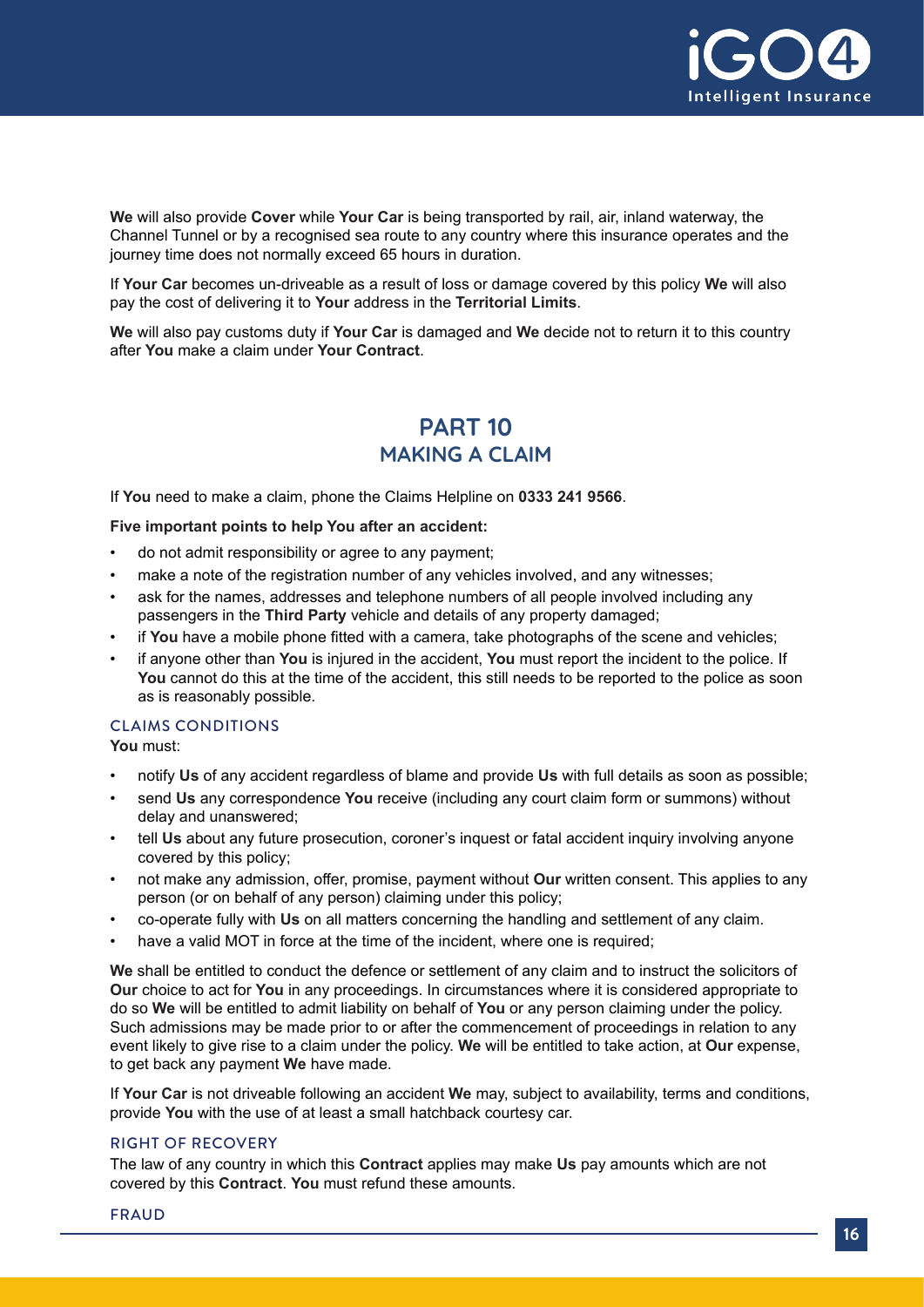

You must not act in a fraudulent manner. **If** You, an authorised driver or anyone acting on Your behalf make a claim that is in anyway dishonest or exaggerated or **You** make a statement which is false or fraudulent, **We** will not pay any benefit or return any premium to **You** on this and all other insurances currently in force with **Us** with which **You** and any authorised driver are connected. **We** may cancel **Your** policy immediately and all other insurances currently in force with **Us** with which **You** and any authorised driver are connected and backdate the cancellation to the date of the fraudulent claim. **We** may also take legal action against **You** and report you to the relevant industry bodies and authorities.

## **PART 11 - NO CLAIM DISCOUNT**

If no claim has been made against this policy during the current insurance year, **We** will give **You** a discount according to the current scale at the time of renewal of this policy.

If **We** make a payment that **We** cannot get back from another person, **We** will reduce **Your** no claims discount even if **You** were not to blame.

| <b>NCD</b> at the start of<br>your current Period of<br><b>Insurance</b> | <b>NCD 1 claim</b> | <b>NCD 2 claims</b> | <b>NCD 3 or more claims</b> |
|--------------------------------------------------------------------------|--------------------|---------------------|-----------------------------|
|                                                                          |                    |                     |                             |
|                                                                          |                    |                     |                             |
|                                                                          |                    |                     |                             |
|                                                                          |                    |                     |                             |
|                                                                          |                    |                     |                             |
| 5                                                                        |                    |                     |                             |
| 6                                                                        |                    |                     |                             |
|                                                                          |                    |                     |                             |
| 8                                                                        |                    |                     |                             |
| 9+                                                                       |                    |                     |                             |

**Your** no claims discount will be reduced in accordance with the scale shown below;

**Your** no claim discount will not be affected in the following circumstances:

- if **You** only claim for a broken windscreen or windows;
- if **We** only have to pay an emergency medical treatment fee;
- if **You** benefit from the uninsured driver promise as described in Part 15.

#### PROTECTED NO CLAIMS DISCOUNT

This will only apply if **You** have selected this option. Please see the **Schedule** for details. For cases where **You** have protected no claims discount, the entitlement will continue providing that no more than two claims are made within five consecutive years.

## **PART 12 - CHILD CAR SEAT**

If **Your Car** is involved in an accident, fire, theft or attempted theft or are involved in an incident of vandalism or malicious damage and **You** have a child's car seat or booster fitted in **Your Car** provided **You** are making a claim under Part 2 or 3 of this policy. **We** will pay for the cost of a replacement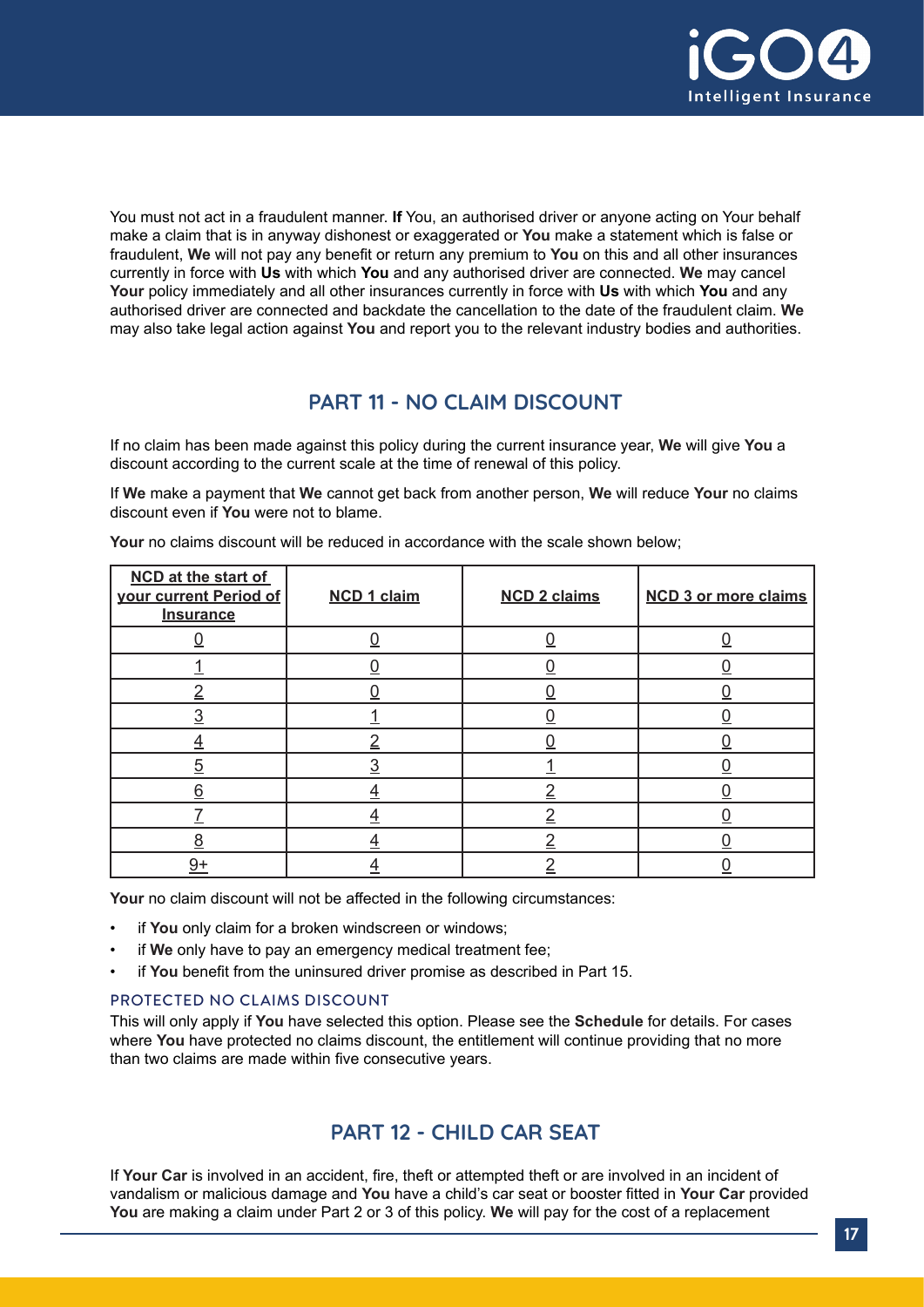

of a similar model and standard even if there is no apparent damage, subject to **You** providing the purchase receipt for the original item. Unless the child's car seat or booster has been stolen, it should be made available for inspection.

# **PART 13 - LOSS & THEFT OF KEYS**

**We** will pay for the replacement costs of the keys to **Your Car** or other ignition devices, if supplied by the vehicle manufacturer, including the replacement of all locks, if lost or stolen, up to the value of £750. This is subject to them not being left in, on or attached to the **Car** while left unattended, or if reasonable care was not taken to prevent their loss.

**We** will not provide **Cover** for watches, or other mobile devices that can activate **Your Car** ignition and locks, that were not supplied by the vehicle manufacturer.

# **PART 14 - HOTEL EXPENSES & ONWARD TRAVEL**

Following an immobilising incident covered under Parts 2 and Part 3 of this policy **We** will reimburse costs up to £60 per person (£300 maximum for all occupants of the vehicle) for the following:

• One night's hotel accommodation on the day of the incident for the occupants of **Your Car** where the loss of use causes an unexpected overnight stop

Or

• Travel expenses for all occupants of **Your Car** towards reaching your planned destination within the **Territorial Limits** of this policy.

**You** will be required to pay for **Your** travel or accommodation expenses **Yourself** and submit receipts for **Us** to reimburse **You**. The above cover is only available within the **Territorial Limits** of this policy and there will be no cover for food, drinks, newspapers or telephone calls during your overnight stay.

# **PART 15 - UNINSURED DRIVER BENEFIT & VANDALISM PROMISE**

#### UNINSURED DRIVER BENEFIT

If **You** are involved in a non-fault accident with another motorist who isn't insured **We** will reinstate **Your** no claim discount and reimburse any **Excess** once **We** have established that the driver of the other vehicle was uninsured and the accident was not **Your** fault. So **We** can do this **We** will need:

- Registration Number, Make, Model and Colour of the other vehicle;
- Where possible the responsible party's name and address.

#### VANDALISM PROMISE

Any claim caused as a result of vandalism that is malicious and deliberate will not impact **Your** no claims discount and **We** will not charge **You Your Excess**. This is providing:

- **You** have reported the incident to the police within 24 hours of the event and you provide **Us** with Your crime reference number;
- The damage has not been caused by **You**, a member of **Your** family or anybody insured by the policy.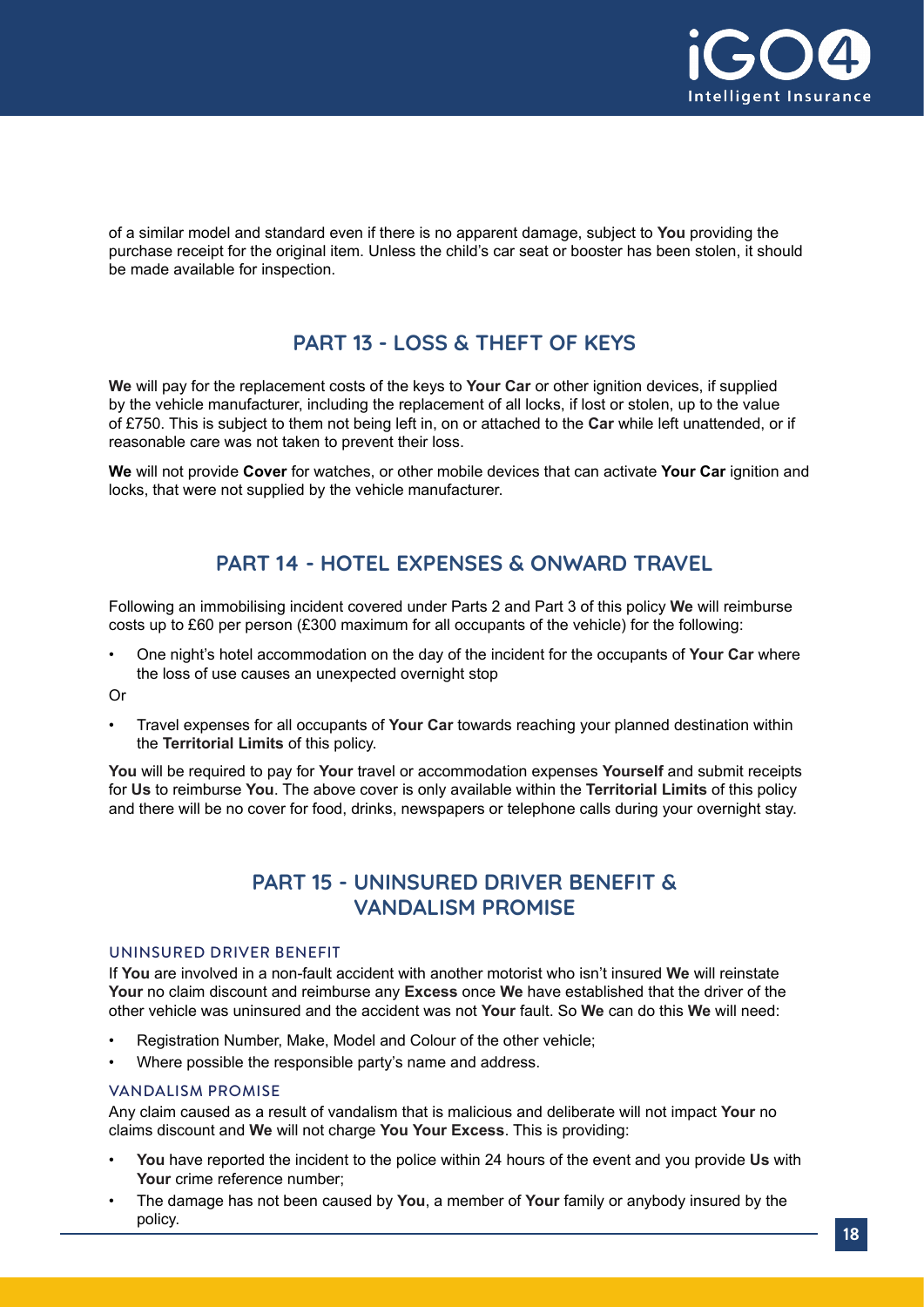

Please note that the Vandalism Promise will not apply if **You** are unable to provide **Us** with **Your** crime reference number or if a vehicle is the cause of damage to **Your Car**.

# **PART 16 - GENERAL CONDITIONS**

## KEEPING TO THE TERMS OF THIS POLICY

**We** will only give **Cover** under this policy if:

- any person claiming under it has met all the conditions in the **Contract** in so far as they can apply; and
- the information given and the declaration accepted on the **Statement of Facts** are complete and correct to the best of **Your** knowledge and belief.

#### LAW APPLICABLE TO THE CONTRACT

The law allows the parties to this contract of insurance to select the law and jurisdiction to be applied to this policy. Unless it is agreed otherwise, the law that applies to this contract is English law.

#### LANGUAGE

The terms and conditions of this policy and all other information concerning this insurance are communicated with **You** in the English language and **We** undertake to communicate in this language for the duration of the policy.

#### OTHER INSURANCE

If **You** have other insurance which would cover a claim made under this policy, **We** will only pay **Our** share of the claim. This does not apply to Personal Accident under Part 7 of this policy.

#### PROVISIONAL LICENCE

When **Your Car** is being driven by a provisional licence holder they must meet all the conditions of the licence.

#### CHANGING YOUR CAR

If **You** replace **Your Car** or get an additional car **You** must tell **iGO4** immediately because the only car covered by this policy is the one **You** told **Us** about and **We** accepted, as shown in **Your** current **Schedule**.

## LEGAL PROCEEDINGS

This insurance does not provide any **Cover** for liability, costs or expenses in respect of any proceedings brought against **You** or judgement passed in any court outside of the **Territorial Limits**, unless the proceedings or judgement arise out of **Your Car** being used in a foreign country which **We** have agreed to extend this insurance to **Cover** and the proceedings are brought and judgement is made in such country.

#### HIRE PURCHASE

If, to **Our** knowledge, **Your Car** is subject to a hire purchase or leasing agreement, any payment will be made to the owner described in that agreement whose receipt will be a full and final discharge to **Us**.

## CAR SHARING

This **Contract** covers **You** using **Your Car** for carrying passengers and receiving money for social or similar purposes as long as:

- the car does not carry more than the permitted number of persons for the car to operate safely; and
- the car has not been designed or adapted to carry more than seven people including the driver;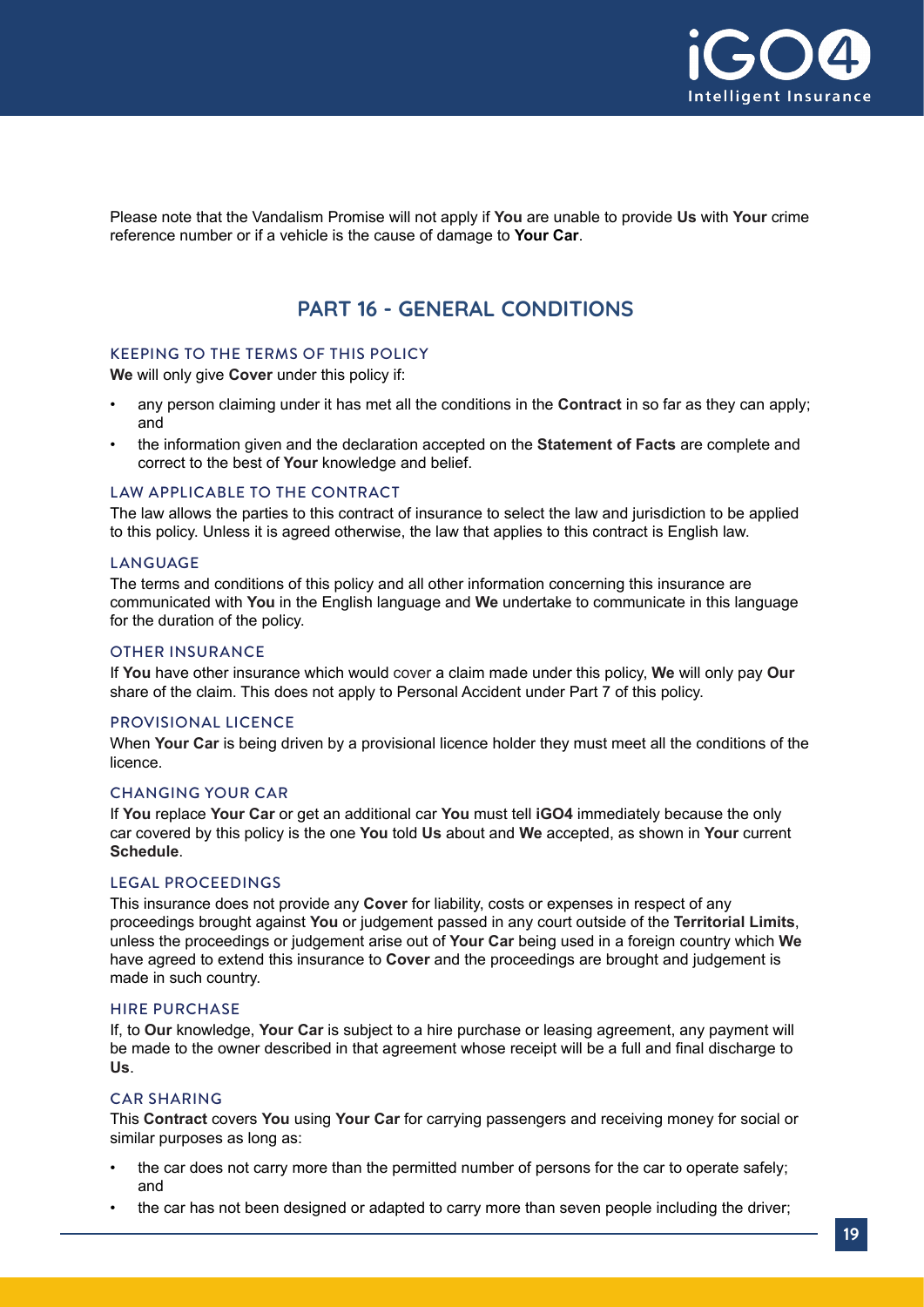

and

- the passengers are not being carried as part of a business; and
- **You** do not make a profit from the total amount paid for the journey.

#### IMPORTED VEHICLES

If **Your Car** is defined by the Department of the Environment, Transport and the Regions (DETR) as a "personal import" or "very low volume" import and was imported from outside the European Union, insurance is provided on the understanding that **Your Car** conforms with the type approval regulations defined by the DETR effective at the time of importation to the **Territorial Limits**.

In the event of **Your Car** being damaged beyond economical repair, or following theft where **Your Car** is not recovered, the basis of settlement of any claim under Part 2 or Part 3 of this policy will be **Market Value** of **Your Car** in the **Territorial Limits** at the time of the loss or damage. The amount payable will not exceed the amount shown on the purchase receipt for the vehicle or the declared value, whichever is the lower.

## LOOKING AFTER YOUR CAR

**You** must take all precautions to:

- prevent injury, loss or damage; and
- keep **Your Car** in a roadworthy condition and have a valid MOT if one is required by law.

When left unattended, **Your Car** must be locked and secure and the ignition key removed. If **You** do not do this, **We** may not pay a claim.

#### SANCTIONS

**We** shall not provide **Cover** nor be liable to pay any claim or provide any benefit hereunder to the extent that the provision of such **Cover**, payment of such claim or provision of such benefit would expose **Us** to any sanction, prohibition or restriction under United Nations resolutions or the trade or economic sanctions, laws or regulations of any country.

## CANCELLING YOUR POLICY

#### CANCELLATION BY YOU DURING THE 'COOLING OFF PERIOD'

**You** have the statutory right to cancel **Your** policy within 14 days from the day of the purchase or renewal of the **Contract** or the date on which **You** receive the policy or renewal documentation whichever is the later by contacting **iGO4;** refer to the Useful Information section on page 4 in this policy booklet for how to contact **iGO4**. If **You** pay **Your** premium by instalments, cancellation of this policy within the 'cooling off period' will also cancel **Your** credit agreement. **Your** policy will be cancelled from the date **You** request or the date **We** receive **Your** notification whichever is the later.

Where this happens, provided **Cover** has not yet commenced **You** will be entitled to a full refund of the premium paid. Alternatively, if **Cover** has commenced then **You** will receive a proportionate refund of the premium paid for the unexpired portion of the period of **Cover** less any agreed charges detailed in the **Terms and Conditions**, unless a total loss claim, or an incident that may give rise to a total loss claim, has occurred and then the full premium must be paid.

**iGO4** will also cancel any additional products **You** may have purchased alongside this policy, such as breakdown cover and legal protection, and a full refund of the additional product premium will be paid.

## CANCELLATION BY YOU AFTER THE 'COOLING OFF PERIOD'

**You** may cancel this policy after the 14 days 'cooling off period' by contacting **iGO4**; refer to the Useful Information section on page 4 in this policy booklet for how to contact **iGO4**. **Your** policy will be cancelled from the date **You** request or the date **We** receive **Your** notification whichever is the latter.

A proportionate refund of any premium paid, less agreed charges detailed in the **Terms and Conditions** will be allowed providing that there has not been a claim made against the policy in the current **Period of Insurance**.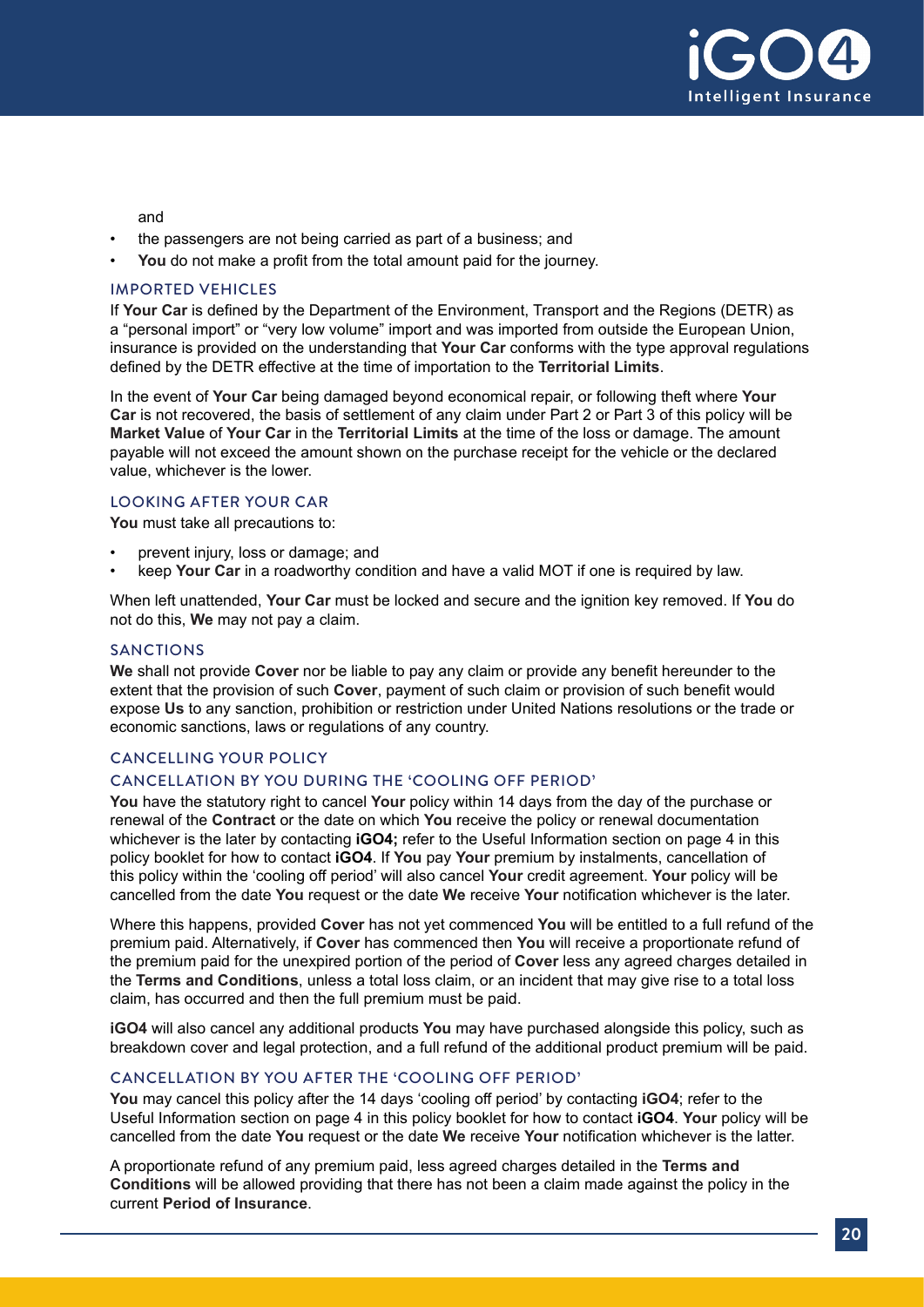

If **You** cancel this policy and there has been a claim during the current **Period of Insurance** or an incident that may give rise to a claim **We** will not refund any premium.

If the premium is being paid by instalments, the outstanding balance under **Your** credit agreement including any interest charges will become payable by **You**. For further information regarding **Your** interest charges please refer to **Your** credit agreement.

No refund is available for additional products **You** may have purchased alongside this policy, when the policy is cancelled after the 'cooling off period'.

If **You** do not exercise **Your** right to cancel **Your** policy, it will continue in force and **You** will be required to pay the premium.

## CANCELLATION BY US

## General Terms

**We** or **iGO4** may cancel **Your** policy at any time if there are valid grounds for doing so. Except in the event of fraud or other exceptional circumstances, **iGO4** will provide **You** 7 days' notice of cancellation in writing by e-mail or letter. Reasons for cancellation may include but are not limited to:

- where **You** are required to send **Us** or **iGO4** information such as proof of no claims in accordance with the terms of **Your** policy and **You** fail to do so;
- where **We** or **iGO4** identify misrepresentation or suspect fraud;
- use of threatening or abusive behaviour or language, or intimidation or bullying of **Our** or **iGO4** staff;
- Where **You** fail to co-operate with **Us** or provide **Us** with information or documentation **We** reasonably require, and this affects **Our** ability to process a claim or defend **Our** interests;
- Where **You** have not taken reasonable care to provide complete and accurate answers to the questions **We** ask;
- on non-payment of premium. Where **iGO4** or **Your** premium finance provider has been unable to collect a premium payment they will contact **You** to request payment. If payment is not received as required, the policy will be cancelled;
- if **You** or anyone else covered by this policy has not met the terms and conditions of this **Contract**;

If the **Schedule** shows **Your** policy is underwritten by Aviva Insurance Limited, then please refer to the **Endorsement** section of the **Schedule** for an additional cancellation wording.

If the **Schedule** shows **Your** policy is underwritten by Watford Insurance Company Europe Limited, then please refer to the **Endorsement** section of the **Schedule** for an additional cancellation wording.

A proportionate refund of any premium paid, less agreed charges detailed in the **Terms and Conditions** will be allowed providing that there has not been a claim made against the policy in the current **Period of Insurance**. If there has been a claim during the current **Period of Insurance** or an incident that may give rise to a claim no refund of premium will be given.

If the premium is being paid by instalments, the outstanding balance under **Your** credit agreement including any interest charges will become payable by **You**. For further information regarding **Your** interest charges please refer to **Your** credit agreement.

If **You**, an authorised driver or anyone acting on **Your** behalf knowingly commit a fraudulent act or submit a fraudulent document or make a fraudulent statement when obtaining this policy or at any other time during the policy period **We** may cancel **Your** policy on the grounds of fraud, cancellation may be immediate and **We** may keep any premium **You** have paid. In certain circumstances **We** may backdate the cancellation to the date of fraud. **We** may also inform the police of the circumstances. When cancelling this policy we reserve the right not to issue any postal notification of cancellation where it is known that the postal address has been used fraudulently.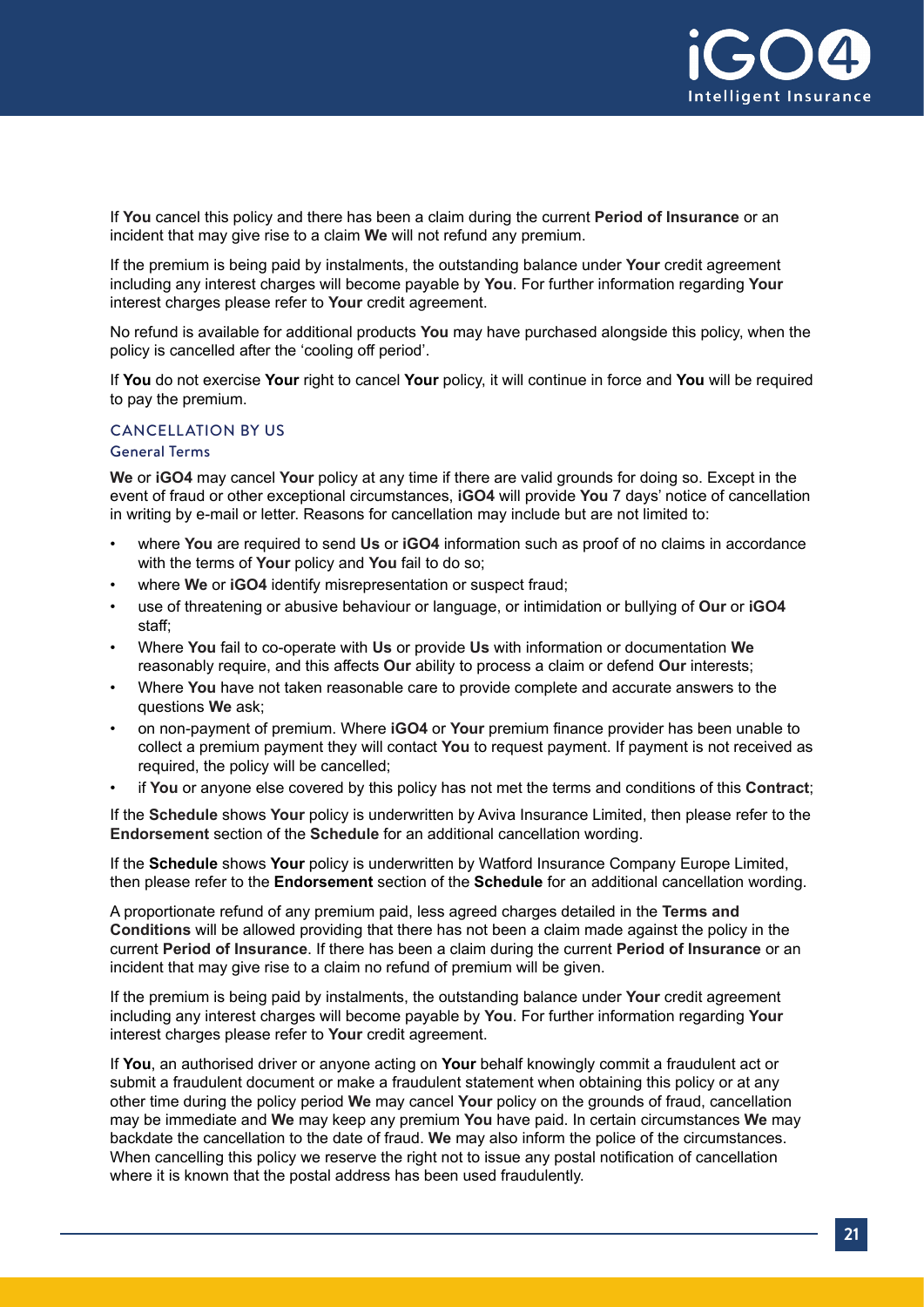

# **PART 17 - GENERAL EXCEPTIONS**

This policy does not **Cover**:

- Any injury, loss or damage occurring while **Your Car** is being:
	- driven by any person or used for any purpose not covered by the **Certificate of Motor Insurance**;
	- driven by **You**, unless **You** hold a valid driving licence to drive **Your Car**, or have held a licence and are not disqualified from holding or obtaining one;
	- driven with **Your** consent by anyone who **You** know does not hold a licence to drive **Your Car** unless they have held a licence and they are not disqualified from holding or obtaining one;
	- driven by **You** or any person authorised by **You** to drive **Your Car** should it be proved to the satisfaction of the **Insurer** that the driver was driving under the influence of drink or drugs. A conviction under the relevant law (including convictions for the offence of failing to supply specimens of breath, urine or blood) shall be deemed to be conclusive evidence of the condition of the driver at the time and date of the occurrence giving rise to the conviction;
	- driven by **You**, a driver described on **Your Certificate of Motor Insurance** as an insured driver or any other person who is unlawfully using a hand-held phone whilst driving;
	- driven in an unsafe, un-roadworthy or damaged condition or does not have a valid MOT certificate as required by law;
	- driven by or in the custody or control of a person not complying with the terms or limitations of the driving licence held;
	- used to tow, for reward, any trailer, caravan or vehicle including any property in the trailer, caravan or vehicle;
	- used to tow more than one caravan, trailer or disabled mechanically propelled vehicle at any one time;
- loss of or damage to **Your Car** caused directly by pressure waves from aircraft or other aerial devices travelling at sonic or supersonic speeds.
- any loss or damage caused by:
	- earthquake:
	- riot and civil commotion happening outside of the **Territorial Limits**.
- any liability that **You** have agreed to accept unless **You** would have had that liability anyway;
- any consequence of war, invasion, act of foreign enemy, hostilities (whether war is or is not declared), civil war, rebellion, revolution, insurrection or military or usurped power, other than as required by the Road Traffic Acts;
- any loss or destruction of or damage to any property or any resulting loss or expense or any legal liability directly or indirectly caused by or contributed to or arising from:
	- ionising radiations or contamination by radioactivity from irradiated nuclear fuel or from any nuclear waste from the combustion of nuclear fuel;
	- the radioactive, toxic, explosive or other hazardous properties of any explosive nuclear assembly or nuclear component of it.
- any accident, injury, loss or liability of any kind arising from the use of any vehicle in or on any part of an aerodrome or airport, airfield or establishment provided for the take-off and landing of aircraft or the movement of aircraft on the surface; aircraft parking aprons including the associated surface road and ground equipment parking areas, or those parts of passenger terminals of an international airport which come within the Customs examination area. These excluded areas do not include public car parking areas or access roads leading to them which are open to public use.
- any liability arising out of acts of terrorism as defined in Part 1 of the Terrorism Act 2000 or any subsequent amendments to this legislation, except as is necessary to meet the requirements of the Road Traffic Acts. In territories other than the **Territorial Limits** the definition contained in the Terrorism Act 2000 or subsequent amendments to this legislation will be deemed to be the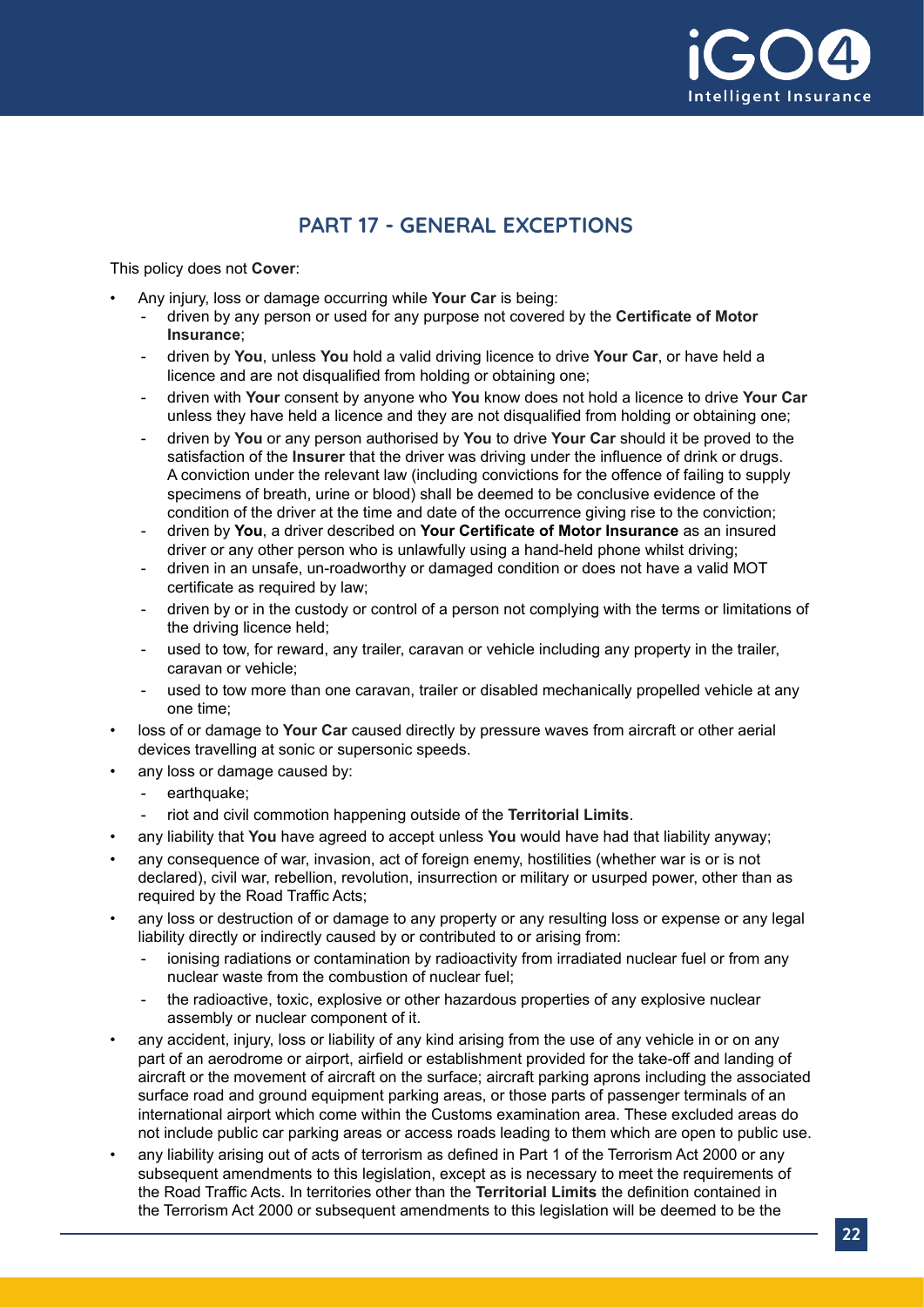

applicable definition.

- any liability, injury, loss or damage caused directly or indirectly by:
	- pollution; or
	- contamination;
	- unless the pollution or contamination is directly caused by one incident at a specific time and place during the **Period of Insurance** and is:
		- sudden;
		- identifiable:
		- not deliberate; and
		- unexpected.

**We** will consider the pollution to have happened at the time the incident took place.

- This policy will not provide cover for any loss, damage or any liability, whatsoever whilst **Your Car** is being driven by or in the charge of a driver described on **Your Certificate of Motor Insurance** as an insured driver, or any person if they are driving with an alcohol level in excess of the legal limit; driving whilst unfit through drink or drugs; whether prescribed or otherwise; or, fail to provide a blood, urine or breath specimen when required to do so, without lawful reason.
- This policy will not provide cover for any loss, damage or any liability whatsoever incurred with the consent or connivance of the insured or arising out of the deliberate use of **Your Car** to cause damage to other vehicles or property; and/or to cause injury to any person; and/or to put any person(s) in fear of injury; and/or to commit suicide.
- This policy will not provide cover for any loss, damage or any liability whatsoever if **Your Car** is used on the Nurburgring Nordschleife, or for racing formally or informally, pace-making, competitions, rallies, track days, trials or tests, speed trials or speed tests, either on a road, track, or at an off-road 4x4 event.

## **PART 18 - COMPLAINTS PROCEDURE**

**iGO4** is proud of its reputation for fairness in the way it deals with its customers. However, occasionally disputes or misunderstandings can happen. If **You** have any enquiry or complaint about **iGO4** or **Your** policy or a claim made under it, **You** should first telephone Customer Services on **01733 308235**.

Or write to...

**The Customer Service Manager iGO4 Limited iGO4 House Staniland Way Peterborough PE4 6JT**

Email: [complaints@iGO4.com](mailto:complaints%40iGO4.com?subject=)

Please include **Your** name and address to help **Us** deal quickly with **Your** enquiry. The majority of complaints will be quickly and satisfactorily resolved at this stage, but if **You** are not satisfied, **You** can take the issue further.

If **Your** complaint is about the **Insurer** or a claim on **Your** policy, **You** can contact **Your Insurer**  identified on the **Schedule**. If **You** are dissatisfied with the final response to **Your** complaint, **You** can contact the Financial Ombudsman Service for help and advice.

**Financial Ombudsman Service**